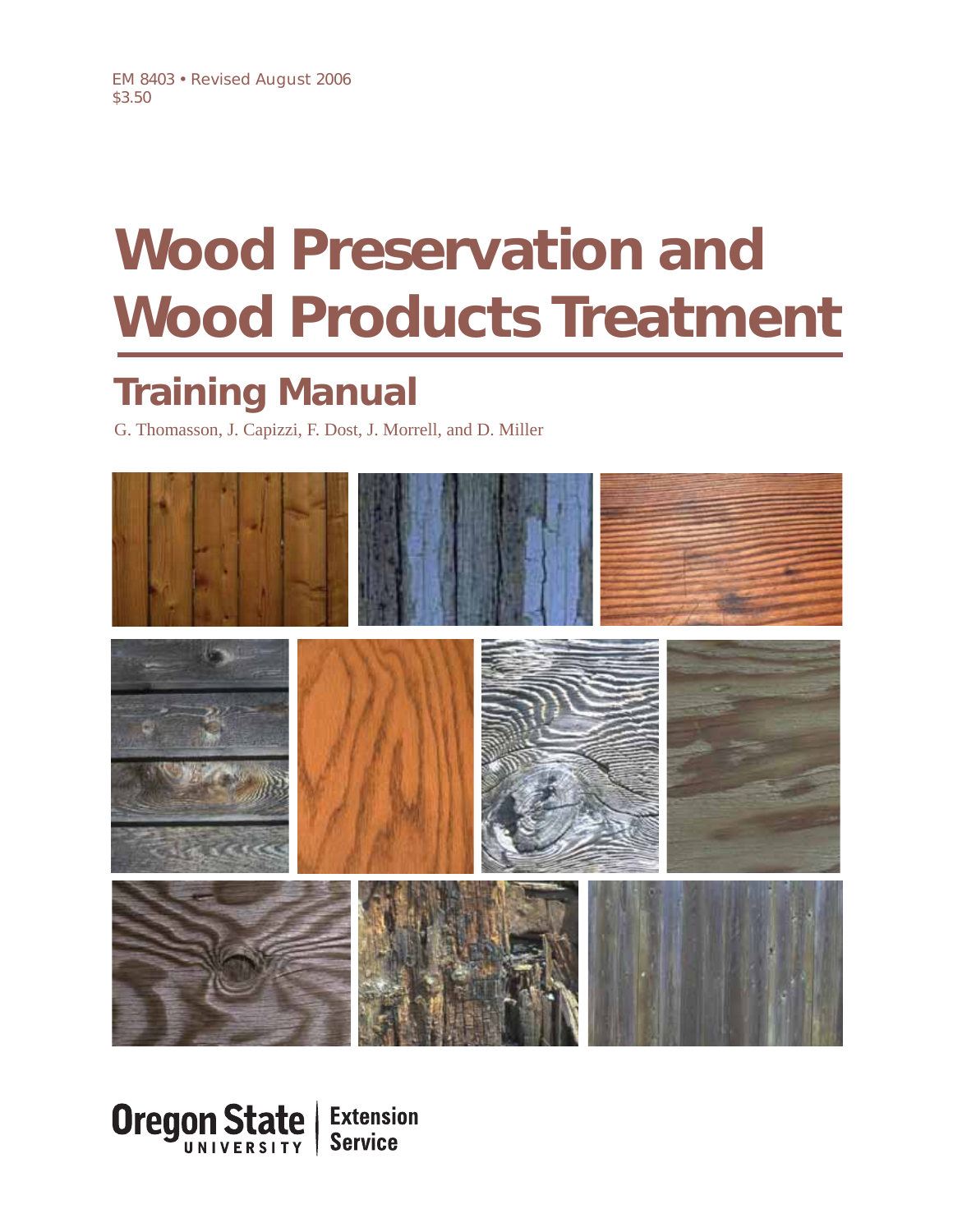## **Contents**

This publication was revised from a University of Georgia Cooperative Extension Service publication by Gary Thomasson, Extension entomologist, Washington State University, and the following from Oregon State University: Joseph Capizzi, Extension entomologist emeritus (deceased); Frank N. Dost, Extension toxicology and agricultural chemical specialist emeritus; Jeffrey J. Morrell, professor of wood science; and Donald J. Miller, professor of forest products emeritus.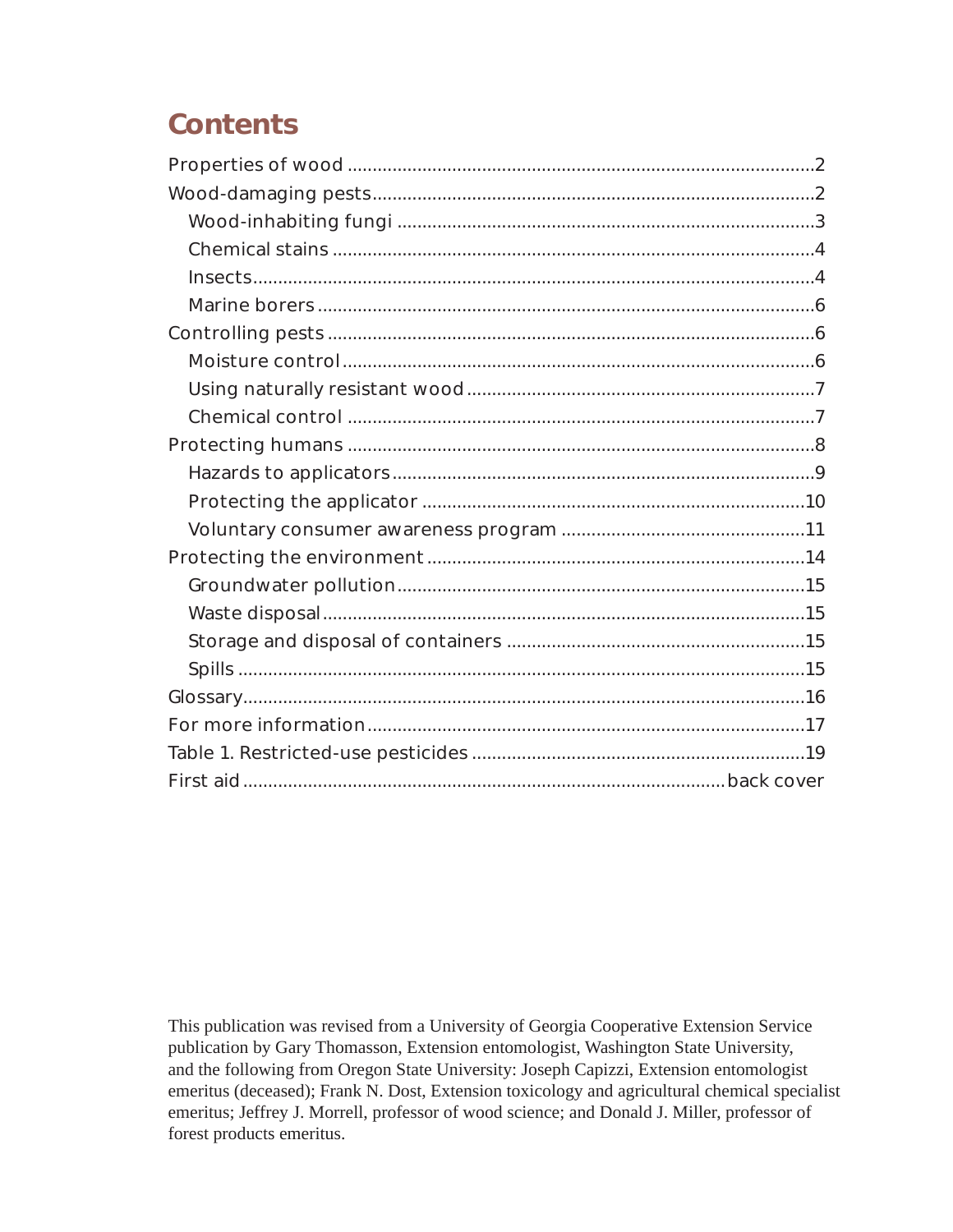## **Wood Preservation and Wood Products Treatment**

**Training Manual**

External and state regulations establish<br>standards that you must meet before<br>you legally can use certain pesticides.<br>Since November 1986, federal regulations standards that you must meet before you legally can use certain pesticides. Since November 1986, federal regulations administered by the Environmental Protection Agency (EPA) have restricted the sale and use of certain preservatives to ensure that only properly trained applicators, or people under their direct supervision, have access to them. Wood preservatives affected by these regulations are creosote, pentachlorophenol (penta), and inorganic arsenicals. Nearly 20 years later, the industry voluntarily withdrew registrations for the use of inorganic arsenicals for wood used in residential applications.

This publication is intended to help those preparing for the wood preservative pesticide licensing examinations administered by the state departments of agriculture in the Pacific Northwest.

Wood pesticides (preservatives) extend the life of wood products by protecting them from damage by insects, fungi, marine borers, and weather (Figure 1). Preservatives are applied depending on how and where the wood products will be used, the expected conditions of exposure to wood-destroying agents, and the cost per year of service life.

Crossties, poles, posts, and other wood products that contact the ground or are exposed to the weather must be protected with preservatives to ensure a reasonable service life. Other wood products not in contact with the ground may be treated as a precautionary measure even though they are not exposed to moisture and weather.

Long-term tests and experience show the levels of protection needed for various wood products and uses. These guidelines become industry-wide when they are accepted by the following groups:

- Groups that use the treated products
- Regulatory agencies
- Wood-preserving standards-writing organizations

Many standards and specifications exist to control the quality of treated wood and protect the purchaser. Federal and state specifications, requirements of the American Wood Preservers Association, and building codes are the most relevant regulations.



Figure 1. Wood products that are in contact with the ground or exposed to weather can be damaged by a variety of damaging insects (left), fungi (middle), and marine borers, as well as by the weather itself (right).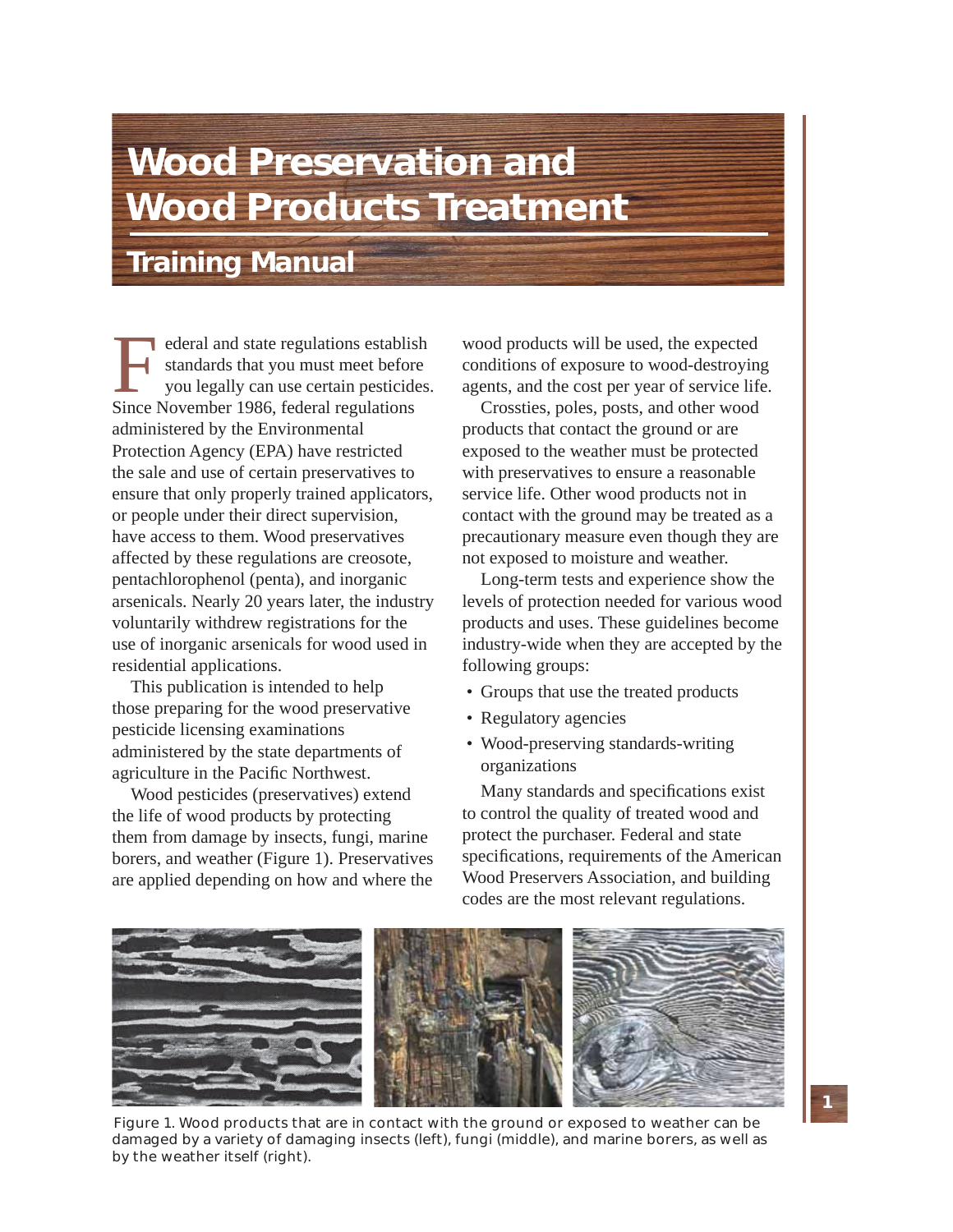## **Properties of wood**

The crosscut of most trees (Figure 2)<br>
shows a zone of lighter wood<br>
(sapwood) surrounding a core of<br>
darker colored wood (heartwood). Fast shows a zone of lighter wood (sapwood) surrounding a core of growing trees usually have deeper sapwood than slow-growing trees.

Ninety percent of wood is made up of minute, hollow fibers oriented lengthwise along the tree stem. These fibers, 0.5 inch long (5 mm), are 100 times longer than wide. The tree transports water and nutrients vertically through these fibers, which also serve as a means of support.

The remaining 10 percent of the wood is composed of short, hollow, brick-shaped cells oriented from the bark toward the center of the tree as ribbons or rays of unequal height and length. These rays distribute food, manufactured in the leaves and transported down the inner bark, to the growing tissues between the bark and the wood (Figure 3).

Wood is composed of a complex mixture of substances, but the main constituent of

all wood is a complex sugar (carbohydrate) called cellulose. This material serves as the primary source of energy and nutrition for many forms of life. People use this same source of energy, not as food but as heat, when they stoke up the wood stove or fireplace. It also is responsible for the remarkable strength of wood.

## **Wood-damaging pests**

**P** eople use wood for many<br>
applications. Under proper u<br>
conditions, wood can give ce<br>
of good service; under unfavorable applications. Under proper use conditions, wood can give centuries conditions, it can be damaged readily and destroyed by fungi, insects, and marine borers. These pests can attack in many ways, so wood must be protected to ensure maximum service life when used under conditions favorable to these pests.

In general, the conditions for decay include adequate oxygen, moisture



Figure 2. A crosscut of most trees shows that inside the bark there is a zone of lighter wood (sapwood) surrounding a core of darker colored wood (heartwood). Fastgrowing trees usually have deeper sapwood than slow-growing trees.



Figure 3. Ten percent of wood is composed of short, hollow, brick-shaped cells oriented from the bark toward the center of the tree as ribbons or rays of unequal height and length. These rays distribute food, manufactured in the leaves and transported down the inner bark, to the growing tissues between the bark and the wood.

**2**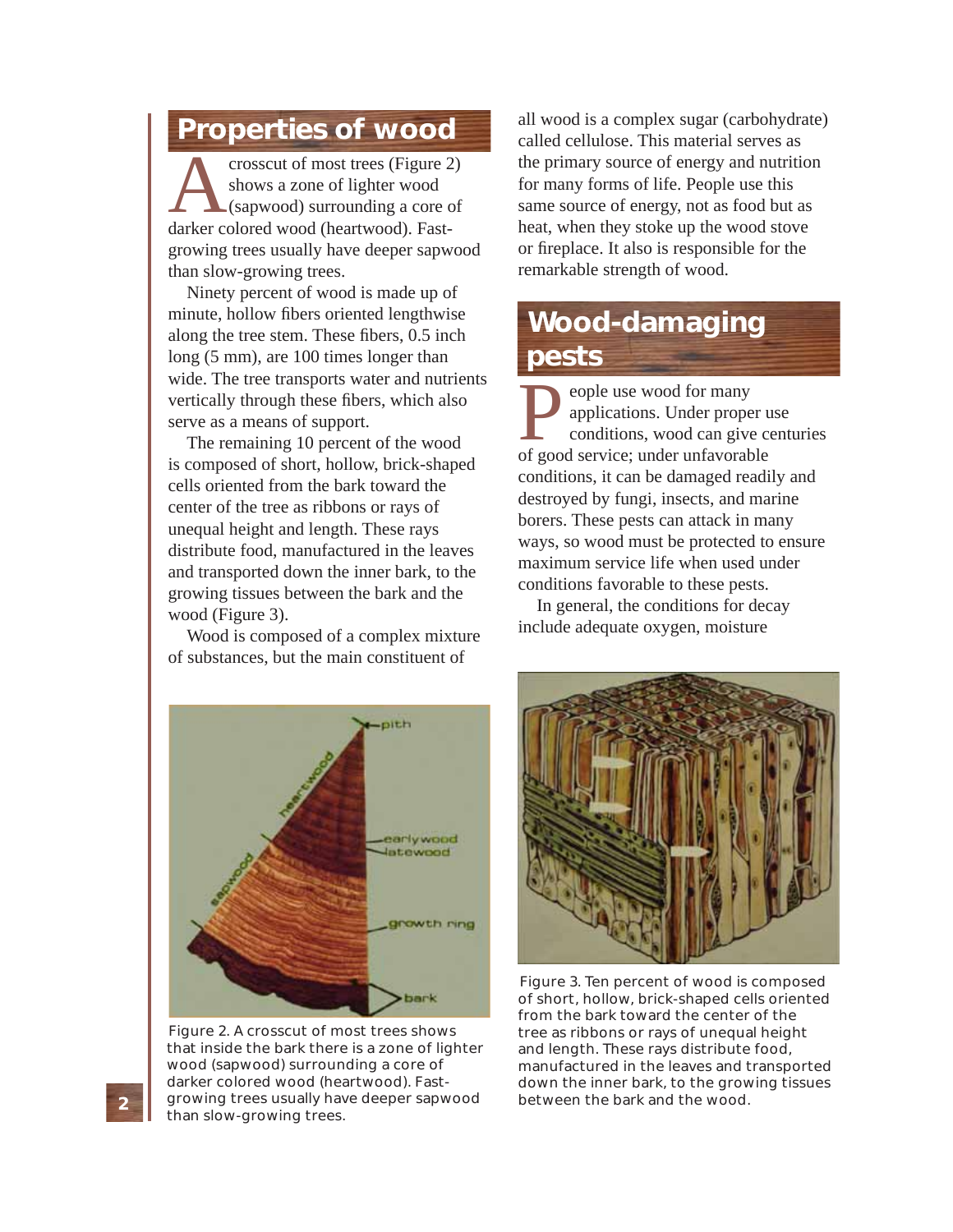(normally greater than 30 percent moisture content), temperature (41 to 104°F), and a food source (usually the wood). Limiting one or more of these factors is key to limiting degradation.

## **Wood-inhabiting fungi**

Wood decay, mold, and most sapwood stains are caused by fungi. These organisms feed on living or dead wood and produce spores (microscopic seeds) that are distributed by wind, water, and insects. The spores can colonize moist wood during storage, processing, or use. All fungi that grow on wood have two basic requirements.

- Favorable temperature—usually between 50 and 90°F. Optimum temperature conditions generally are between 70 and 90°F. Wood usually is safe from decay at temperatures below 35 and above 100°F.
- Adequate moisture. Fungi will not attack dry wood (wood with a moisture content of 19 percent or less). Decay fungi require a wood moisture content of about 30 percent, the generally accepted fiber saturation point of wood. Thus, air-dried wood, usually with a moisture content not exceeding 19 percent, and kiln-dried wood with a moisture content of 15 percent or less, usually can be considered safe from fungal damage.

The many fungi that develop on or in wood can be divided into two major groups based on the damage they cause: wooddestroying fungi (decay fungi) and woodstaining fungi (sap-staining fungi and mold fungi).

#### **Wood-destroying fungi**

Both the sapwood and heartwood of most tree species are susceptible to decay, and unprotected sapwood of all trees deteriorates rapidly in warm, moist soil. Douglasfir, western larch, western hemlock, and

most other species also have nondurable heartwood. Heartwood of cedar, redwood, and a few other species is durable, lasting three to five times longer than nondurable woods.

Decay fungi may grow in the interior of the wood or appear on wood surfaces as fanshaped patches of fine, threadlike, cottony growths or as rootlike shapes. The color of these growths ranges from white through light brown, bright yellow, or dark brown.

The spore-producing bodies may be mushrooms, shelflike brackets, or structures with a flattened, crustlike appearance. Fine, threadlike fungal strands grow throughout the wood and digest parts of it as food.

In time, the strength of wood is destroyed. For example, untreated poles or posts first rot in the sapwood just below the ground line, where moisture and temperature are most favorable for fungal growth. Once established, the fungal strands may extend several inches or more into the heartwood.

Decay stops when temperature or moisture conditions in the wood are unfavorable for fungal growth; however, decay will resume whenever conditions become favorable.

Wood-destroying fungi can be segregated into three major categories: brown rots, white rots, and soft rots.

**Brown rot fungi** break down the cellulose component of wood, leaving a brown residue of lignin. These fungi probably are the most important cause of decay of softwood species used in aboveground construction in this country.

Brown-rotted wood can be greatly weakened even before decay can be seen. The final stage of wood decay by the brown rots can be identified by the dark brown color of the wood, excessive wood shrinkage, cross-grain cracking, and the ease with which the dry wood substance can be crushed to powder (Figure 4, page 4).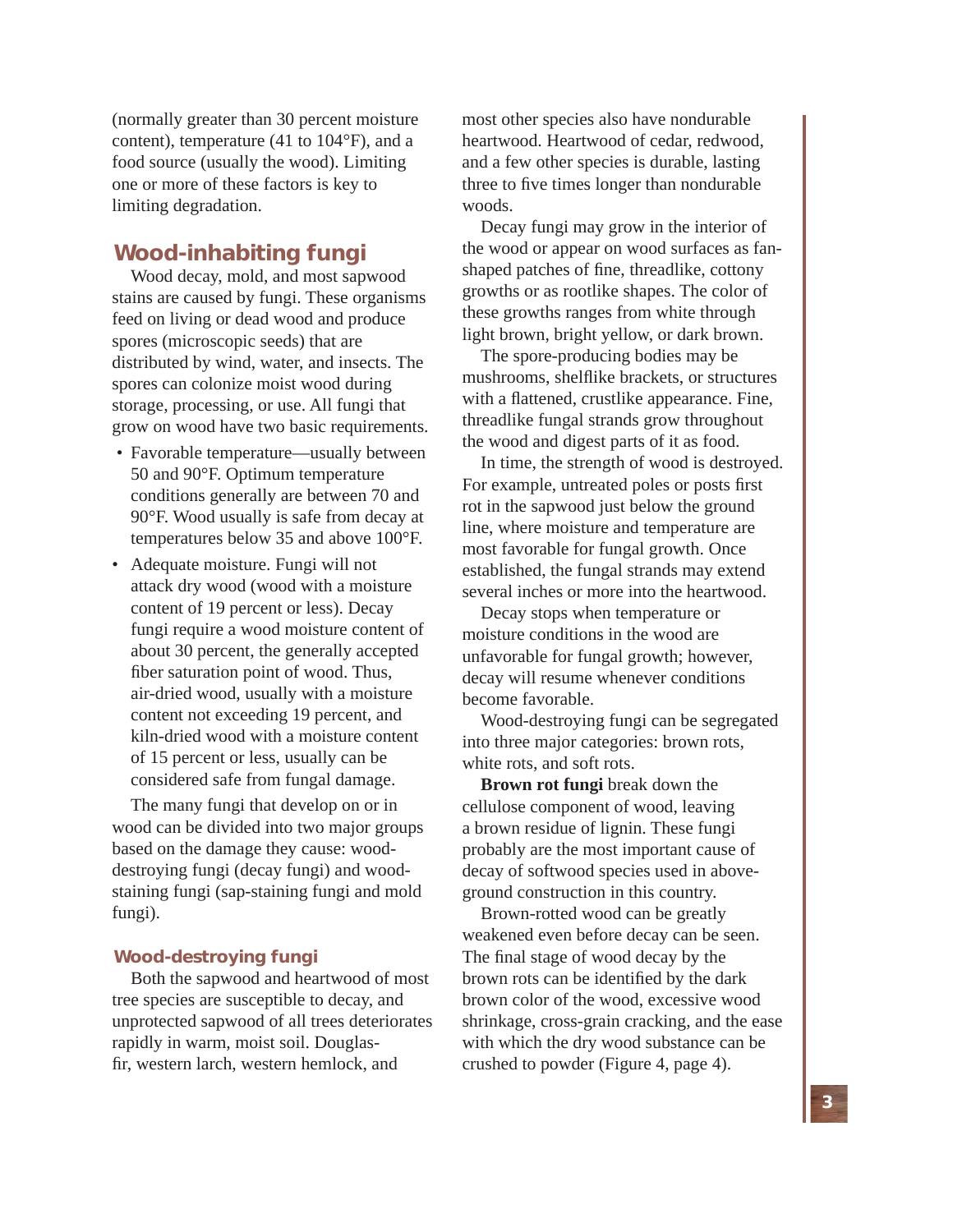

Figure 4. The final stage of wood decay by the brown rots can be identified by the dark brown color of the wood, excessive wood shrinkage, cross-grain cracking, and the ease with which the dry wood substance can be crushed to powder.

 When dry, brown rot sometimes is called dry rot. This is an inaccurate term because wood will not decay when it is dry. One group of fungi called true dry rot fungi can produce rootlike rhizoids that draw moisture from soil into the wood. Fortunately, these fungi are rare in the western U.S.

**White rot fungi** break down both lignin and cellulose in wood and have a bleaching effect, which may make the damaged wood whiter than normal. These fungi are more common in hardwoods.

**Soft rot fungi** usually attack watersaturated wood, causing a gradual softening of wood from the surface inward. The damage done by these fungi resembles that caused by brown rot fungi. These fungi usually are not a problem except in wet locations, such as cooling towers.

#### **Wood-staining fungi**

The primary damage caused by these fungi is discoloration of the wood. They have little or no effect on its strength.

*Sap-staining fungi* penetrate and discolor sapwood, particularly among softwood species. Unlike staining by mold fungi, sapstain usually cannot be removed by brushing or planing. Sap-staining fungi may become established in the sapwood of standing trees, saw logs, lumber, and timber soon after it is cut and before it is dried adequately. Some of these fungi are carried

to trees by beetles, thus infecting trees before they are cut.

Where appearance of the wood is important, sap-stained wood may be unfit for use.

*Mold fungi* first become noticeable as a green, yellow, brown, or black fuzzy or powdery surface growth on the wood. Freshly cut or seasoned stock, piled during warm, humid weather, may be noticeably discolored within a few days. Although brushing or planing will remove the stain, these fungi can increase the capacity of wood to absorb moisture, thereby increasing the likelihood of attack by decay fungi.

Molds also can colonize wood that becomes wet in a structure. The spores of some of these fungi are potential allergens, and some people are especially sensitive to them.

The best solution to mold colonization is to eliminate the moisture source. Small amounts of mold on a wood surface can be removed by washing with a dilute bleach solution. Higher levels of mold may require special remediation.

## **Chemical stains**

Although they may resemble fungal blue or brown stain damage, chemical stains are not caused by fungi; rather, they are caused by chemical changes in the wood during processing or seasoning. For example, iron can react with chemicals in the wood called tannins to produce a black stain.

Chemical stains can downgrade lumber for some uses, but these stains usually can be prevented by rapidly drying the wood at relatively low temperatures during kiln drying, by limiting contact with iron, and by limiting storage of logs.

## **Insects**

Several kinds of insects use living trees, logs, lumber, and finished wood products for food and shelter. The most important

**4**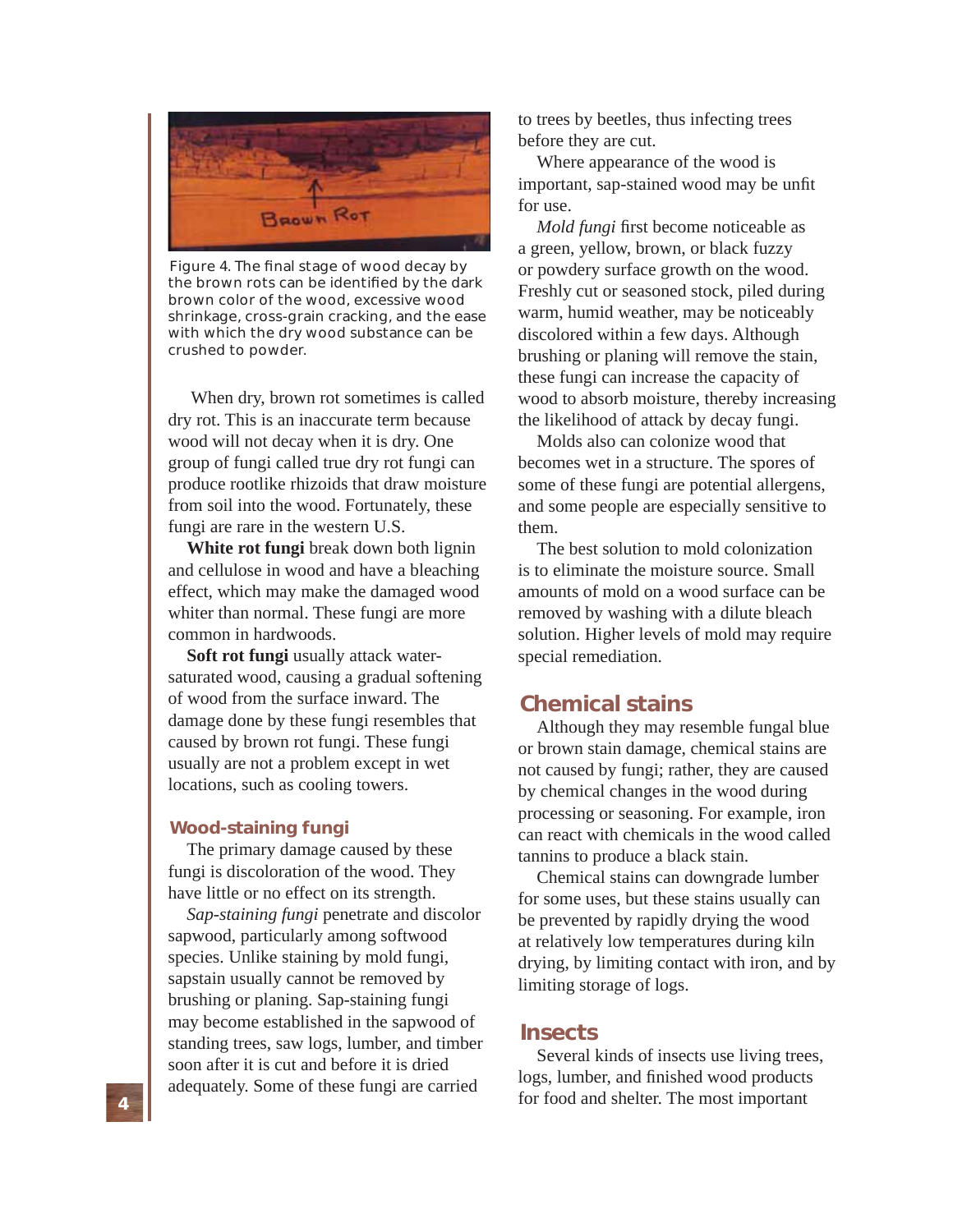pests of wood and wood products include termites, carpenter ants, and various beetles.

#### **Termites**

Termites use wood for both food and shelter. Nationally, termites are the most destructive wood-destroying insect. Although they are not considered the number one wood pest insect in this area (carpenter ants hold that honor), termites account for a significant amount of structural damage in the Pacific Northwest.

Except when the reproductive termites swarm, termites are rarely seen outside the nest, making detection difficult. The presence of insect wings on a window sill can be an indicator of attack. Mud tubes over masonry walls are another sign.

The two major termite groups of concern in the Pacific Northwest are subterranean termites and dampwood termites.

*Subterranean termites* can attack any unprotected wood or wood product. They live in and obtain their moisture from the soil. Although subterranean termites prefer the soil environment, they will build mud tubes over exposed surfaces from the soil to a food source. Subterranean termites live in large colonies that continually tunnel through soil searching for wood. Construction debris under a house is an excellent point of entry for these insects.

*Dampwood termites* live in the wood on which they feed and rely on the wood as a source of water; consequently, these termites attack only wood with a high moisture content. Once established, they can extend their activities into sound, dry wood. Dampwood termite workers are easily distinguished from subterranean termites by their large size and the presence of soldiers with very large heads.

#### **Carpenter ants**

These are the most destructive insect pests of wood and wood structures in the Pacific Northwest (Figure 5). They usually



Figure 5. Carpenter ant damage.

live in stumps, trees, or logs, but will infest virtually any wood. They will even chew galleries in foam insulation because of its soft texture. These insects cannot use wood for food.

Although carpenter ants often are confused with termites, there are several physical differences between these two groups of insects. For example, ants have elbowed antennae; termites do not. Ants have very narrow waists, but termite bodies are broad.

Carpenter ants often are seen outside the nest searching for food and water. Kitchens and bathrooms are the most common places to see workers. They also expel wood particles from their nest, and careful inspection can detect this debris.

#### **Beetles**

*Powderpost* or *Lyctus beetles* attack both freshly cut and seasoned hardwoods and softwoods. Adults lay eggs in the wood pores. Emerging larvae burrow through the wood, making tunnels packed with a fine powder. The Pacific powderpost beetle damages structures from California to Alaska, feeding mainly on well-seasoned wood.

*Anobiid beetles* attack softwoods in damp or poorly ventilated spaces beneath buildings. Small, round exit holes on the wood surface  $(\frac{1}{8})$  inch in diameter) often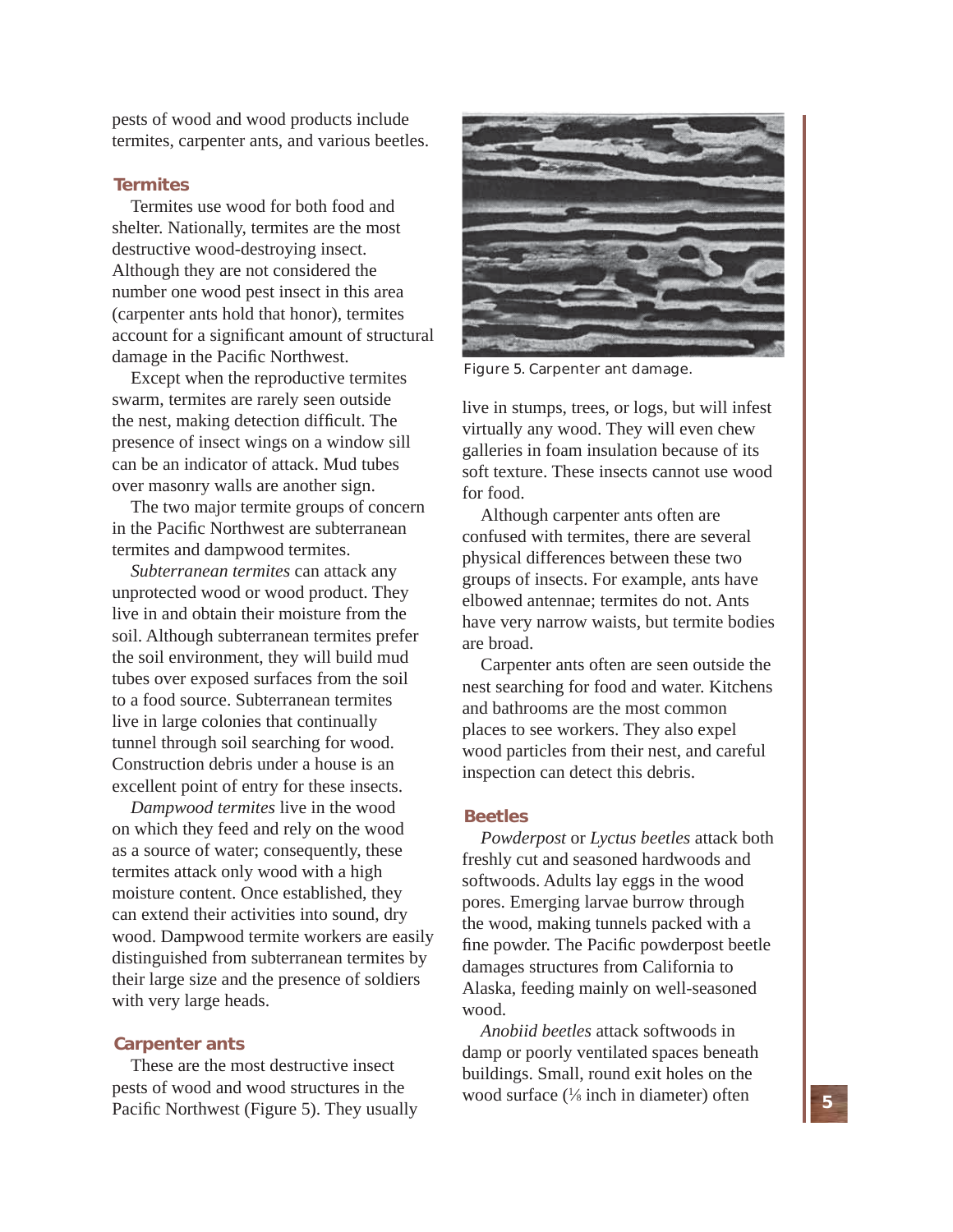

Figure 6. Wood used in docks and marine pilings should be treated to prevent damage by marine borers.

are the first sign of attack. These beetles are common in older barns, covered bridges, and coastal houses where the wood is slightly wetter than normal. Painting or sealing wood surfaces excludes beetles, but will not affect larvae already in the wood.

*Roundhead and fl atheaded borers* infest live trees as well as recently felled or dead, standing softwood trees. They can cause considerable damage in rustic structures and some manufactured products. Some species live in wood as long as 40 years. Most species do not reinfest seasoned wood.

## **Marine borers**

Submerged portions of pilings, wharf timbers, and wooden boats in brackish or salt water (Figure 6) are damaged extensively by a group of animals known collectively as "marine borers." Untreated timbers can be infested and destroyed by these organisms in less than a year. Major marine borers in the Northwest include species in the phylla Mollusca (related to clams and called "shipworms") and

Crustacea (related to crabs and sowbugs and called "gribbles").

Shipworms drill tunnels in wood and line them with a thin, shell-like substance. The giant shipworm *Bankia setacea* and several species of *Teredo* (especially *Teredo navalis*) are the most common forms. Their attack is mostly internal, making detection difficult.

Gribbles (*Limnoria* spp.) mine the outer part of pilings and other marine structures. Attack takes place from the mud line to the upper tidal level. Gribbles are common in habitats all along the West Coast.

## **Controlling pests**

Wood should be protected<br>
whenever it is used where it will<br>
be subject to pest attack. This<br>
protection can be achieved by controlling whenever it is used where it will be subject to pest attack. This the wood moisture content, by using wood that is naturally resistant to pests, or by treating the wood with a chemical preservative.

## **Moisture control**

Living trees and wood products range from about 10 percent to more than 200 percent moisture content (based on weight). Timber or logs stored for extended periods before processing can be protected from fungi and insects by submersion in pond water or by a continuous water spray. The water reduces the oxygen content and temperature of the logs to levels below those needed for pest development.

Much of the moisture in wood must be removed for most uses. Green lumber usually is seasoned or dried to do the following:

- Prevent development of stain and decay organisms
- Reduce insect damage
- Control wood shrinkage
- Reduce weight and increase strength
- Prepare wood for chemical preservative treatments

**6**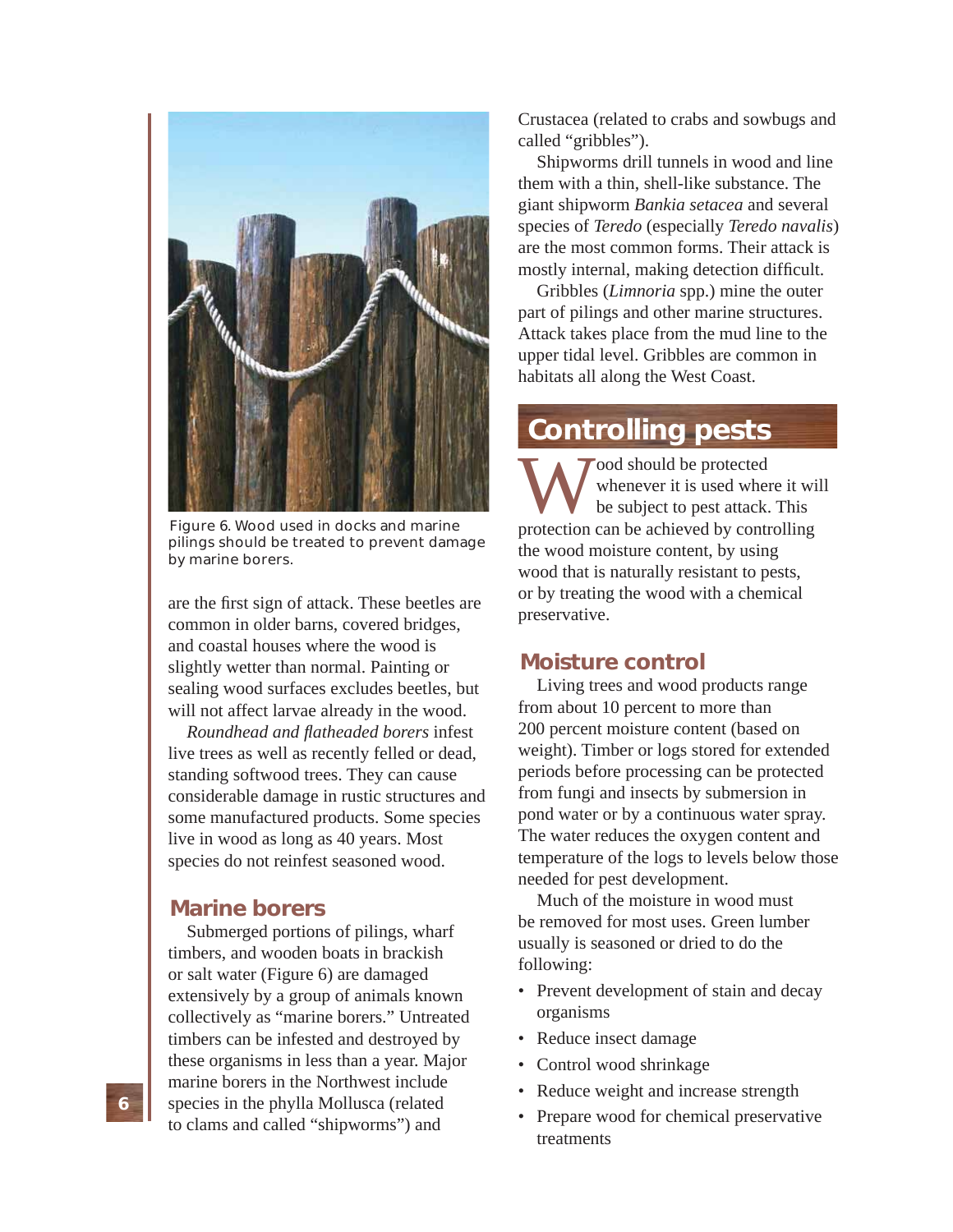

Figure 7. Cedar is naturally resistant to decay, but more expensive than many other woods.

The moisture content of wood usually is reduced either by air drying in a yard, shed, or predryer, or by drying in a kiln. The most efficient and widely used method is kiln drying because it offers better control of air movement, temperature, and drying rate than does air drying.

Although kiln drying is more expensive than air drying, it is much faster, and it provides better quality and more uniform drying. Furthermore, unless lumber is properly stacked and protected, air drying may result in surface cracking (checking), end cracking, warping, staining, and discoloration due to weathering. Kiln drying also eliminates most fungi and insects from the wood.

Even after being well seasoned, wood may again reach a moisture level favorable to pests, especially if exposed to rain or prolonged high humidity and favorable temperatures.

Most building designs seek to exclude moisture through the inclusion of gutters,

steeply pitched roofs, wide roof overhangs, and coatings, and by avoiding direct soil contact.

## **Using naturally resistant wood**

The sapwood of all native tree species and the heartwood of most species have low natural resistance to decay. However, the heartwood of some trees, such as cedar (Figure 7) and redwood, is quite resistant to decay. These species are resistant—but not immune—to attack by decay fungi and insects. Unfortunately, these naturally resistant woods usually are more expensive and are used only in special applications such as decks and decorative products. Naturally durable woods tend to perform best when used in situations where they are not in contact with the soil.

## **Chemical control**

Any chemical that claims to be a biocide must be registered with the U.S. Environmental Protection Agency as well as with the state where it is sold. The effectiveness of preservative treatment depends on the chemical formulation selected, the method of application, the proportion of sapwood to heartwood, the moisture content of the wood, the amount of preservative retained, the depth of chemical penetration, and the distribution of the chemical in the wood.

Sapwood of most commercial lumber tree species accepts preservatives much better than heartwood, and softwood species generally can be treated more uniformly than hardwood species. Preservative treatment by pressure usually is required for wood exposed to high risk of attack by fungi, insects, or marine borers.

## **General-use pesticides**

There are hundreds of pesticide products registered for application to wood and wood products in the Pacific Northwest. Most of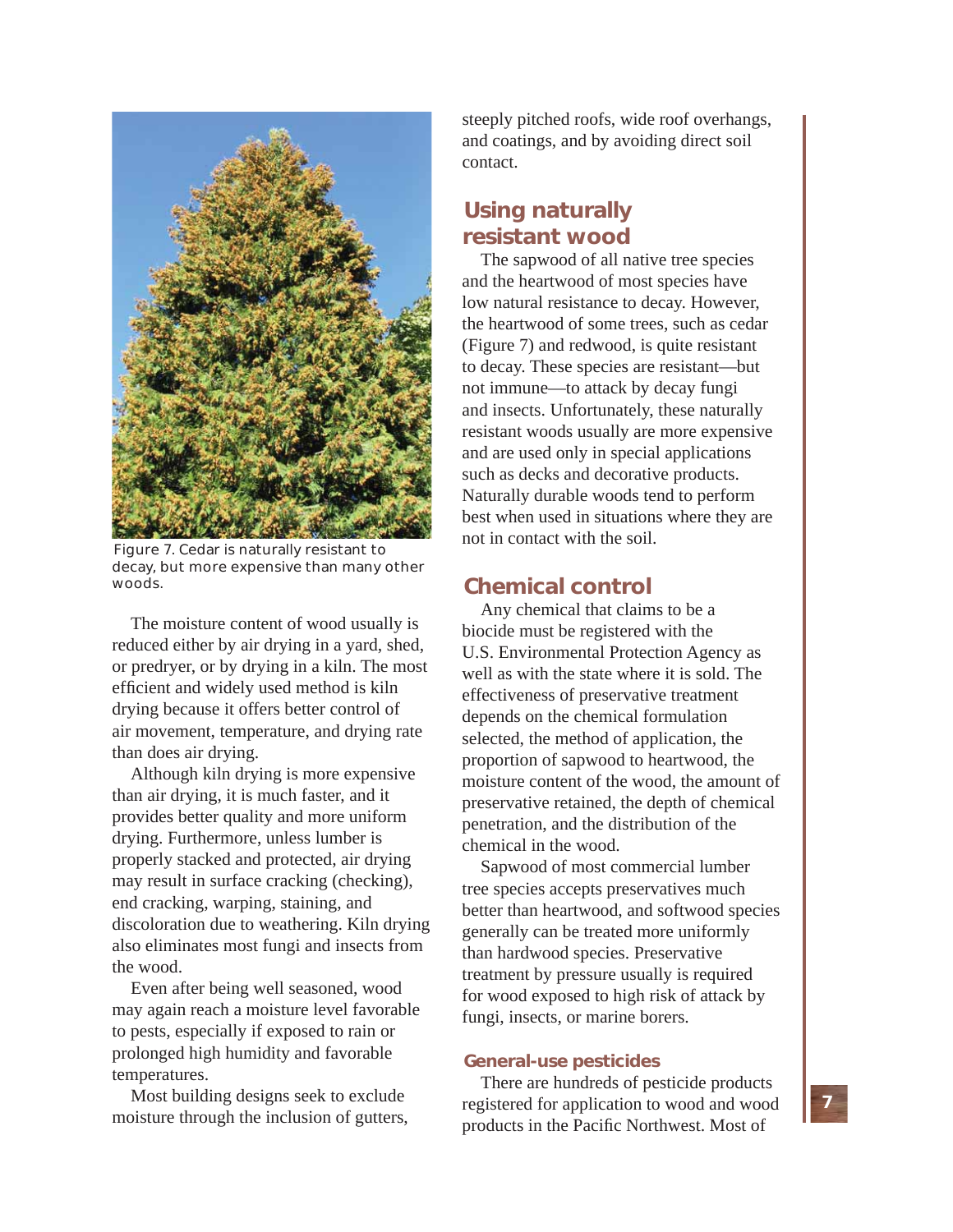these have been designated "general-use" pesticides. Exposure to such chemicals is considered less hazardous than exposure to "restricted-use" pesticides.

General-use pesticides commonly used by the wood preservation industry are copper naphthenate, copper 8 quinolinolate; 3-iodo propynyl butylcarbamate, zinc naphthenate, and sodium octaborate tetrahydrate. Unlike restricted-use preservatives, copper 8 quinolinolate has been approved for foodcontact uses such as boxes, crates, pallets, and truck decking used during harvesting, storage, and transportation of food.

#### **Restricted-use pesticides**

Three groups of chemical wood preservatives have been designated "restricted-use" pesticides: creosote, pentachlorophenol (penta), and inorganic arsenicals. This designation includes the requirement that only those who are trained and licensed may purchase or use these preservatives.

Table 1 (pages 19–21) summarizes the advantages and disadvantages of these three pesticides.

*Creosote* is an oily liquid produced when coal is heated in the absence of air; it is the by-product of making coke from bituminous coal for the steel industry. This material usually is used as a preservative for railroad ties, large timbers, fence posts, poles, and pilings.

*Pentachlorophenol (penta)* is produced by chlorinating phenol under tightly controlled conditions that limit formation of other products. It is insoluble in water, so it generally is dissolved in petroleum or other organic solvents that will penetrate wood.

Penta is used to treat poles, crossarms, lumber, timber, and fence posts. It is not recommended for use in marine installations or close to plants, and it may not be used inside buildings except when the treated wood is sealed to limit volatilization. Penta no longer is available for the do-ityourselfer.

*Inorganic arsenicals* consist of combinations of copper and arsenic. The most commonly used compounds are chromated copper arsenate (CCA) and ammoniacal copper zinc arsenate. These preservatives are water-soluble but, when applied to wood, they become fixed in the wood in an insoluble form. The copper provides protection against attack by fungi, and the arsenic prevents insect attack. These preservatives no longer are used for residential applications, but can be used for farm, highway, and marine applications.

Alkaline copper compounds use either amines or ammonia-based copper plus a secondary fungicide. Like CCA, these systems are water based, but they are less strongly fixed to the wood following treatment. Their primary benefits are the absence of chromium or arsenic. Amine copper azole and alkaline copper azole are the two most commonly used compounds. Both tend to be corrosive to steel, and either heavily galvanized or stainless steel is recommended for use with these products.

## **Protecting humans**

**M** ost chemicals used to protect wood from insects and decay mus<br>be toxic to be effective. The goal<br>is to select chemicals and methods that will wood from insects and decay must be toxic to be effective. The goal control pests without harming the applicator, the user, the public, pets, plants, or the environment.

The toxic effects of chemicals can be either acute (based on high-level, shortterm exposure) or chronic (based on the cumulative effects of low-level, long-term exposure). Human exposure to preservatives can produce both acute and chronic toxicity. The Environmental Protection Agency's decision to classify creosote, pentachlorophenol, and inorganic arsenicals as restricted-use pesticides was based on potential human health hazards associated with long-term, low-level exposure or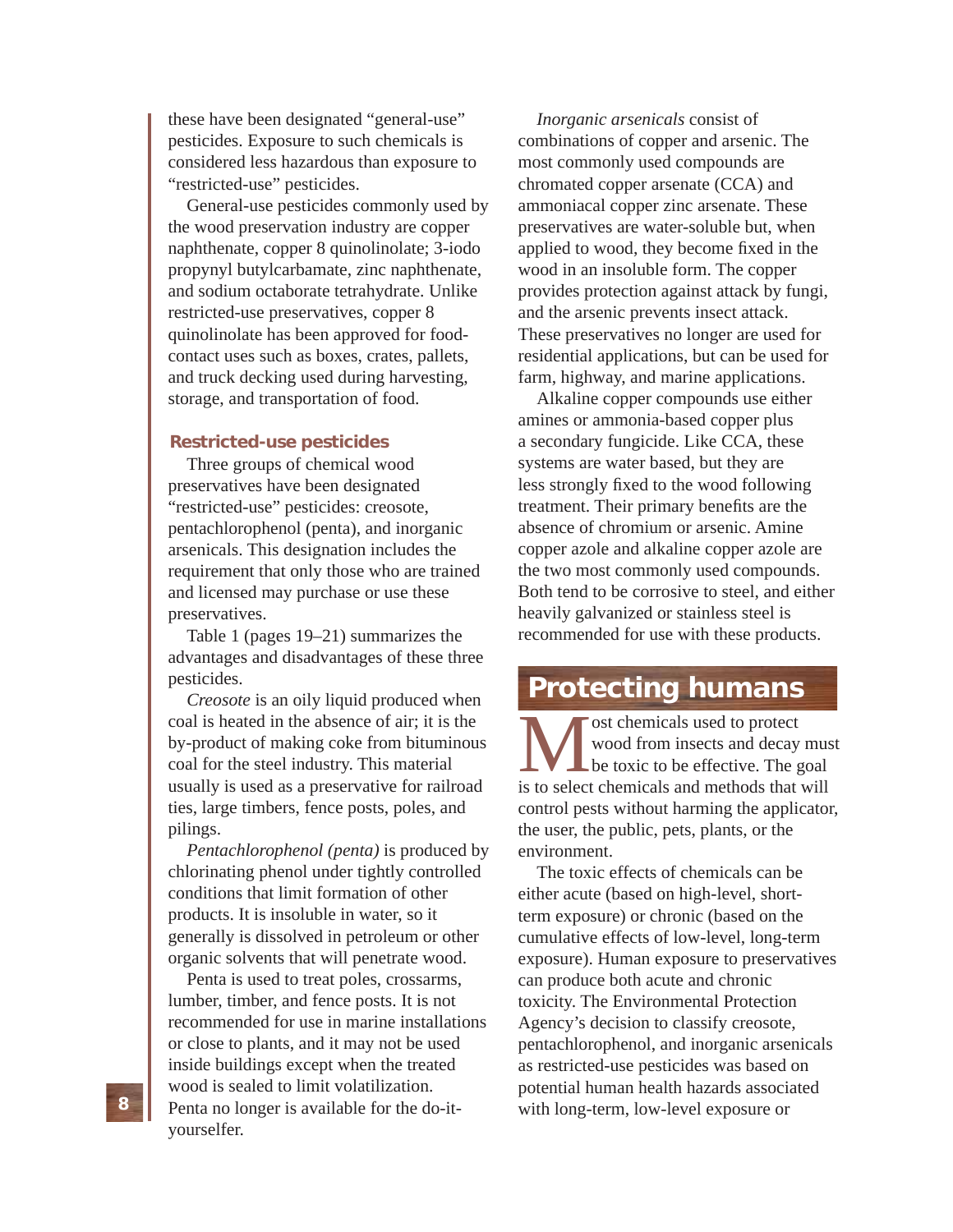chronic toxicity. Table 1 lists the toxicity effects—acute and chronic—of the three restricted-use preservatives along with those of several commonly used alternatives.

EPA regulations include limitations on treating wood intended for certain uses, as well as on certain uses of treated wood. Not all limitations are the responsibility of commercial treaters, but all wood treaters should understand them. Table 1 includes a summary of these use limitations.

The EPA-approved labeling and mandatory Material Safety Data Sheets (MSDS) for wood preservatives are the primary sources of information about application methods, precautionary measures, emergency first aid, and disposal instructions.

The label is a legal document, and its provisions are enforced by state regulatory agencies. Therefore, make sure that labels for each formulated product used in a wood treatment operation are readily available; all responsible personnel should be thoroughly familiar with their contents.

## **Hazards to applicators**

All handlers of wood preservatives must know about potential hazards and necessary precautions when working with these chemicals. Those who apply the chemicals are at greatest risk of excessive exposure; those who use the wood are at far less risk. Therefore, it is especially important for those who apply preservatives and handle recently treated wood to minimize their exposure to these chemicals.

Exposure to wood preservatives can occur in a variety of ways: during mixing and handling the chemicals, entering pressuretreatment cylinders, working around preservative spraying or dipping operations, handling freshly treated wood, cleaning or repairing equipment, or disposing of wastes. Closed systems for handling the chemicals and mechanical systems for handling treated

## **Use pesticides safely!**

- Wear protective clothing and safety devices as recommended on the label. Bathe or shower after each use.
- Read the pesticide label even if you have used the pesticide before. Follow closely the instructions on the label (and any other directions you have).
- Be cautious when you apply pesticides. Know your legal responsibility as a pesticide applicator. You may be liable for injury or damage resulting from pesticide use.

wood reduce potential exposure but do not eliminate the chance of accidental exposure for workers.

Like other pesticides, wood preservatives can enter the body through the mouth (oral), through the skin or eyes (dermal), or through inhalation (respiratory). Since most preservatives have a strong odor and taste, accidental ingestion of a dangerous amount of these chemicals is very unlikely. The more likely routes of exposure are through skin contact or by inhaling preservative vapors, dust, or other contaminated particles.

Human skin varies in thickness and other characteristics from one place to another on the body. The skin also varies in its ability to absorb chemicals. The eyes, eyelids, and groin area will absorb almost 100 percent of some chemicals, while the hand, especially the palm, will absorb less than 10 percent of the same chemicals. The addition of organic solvents will enhance the ability of any preservative to penetrate human skin.

Human lungs consist of a very large, membranous surface area well supplied with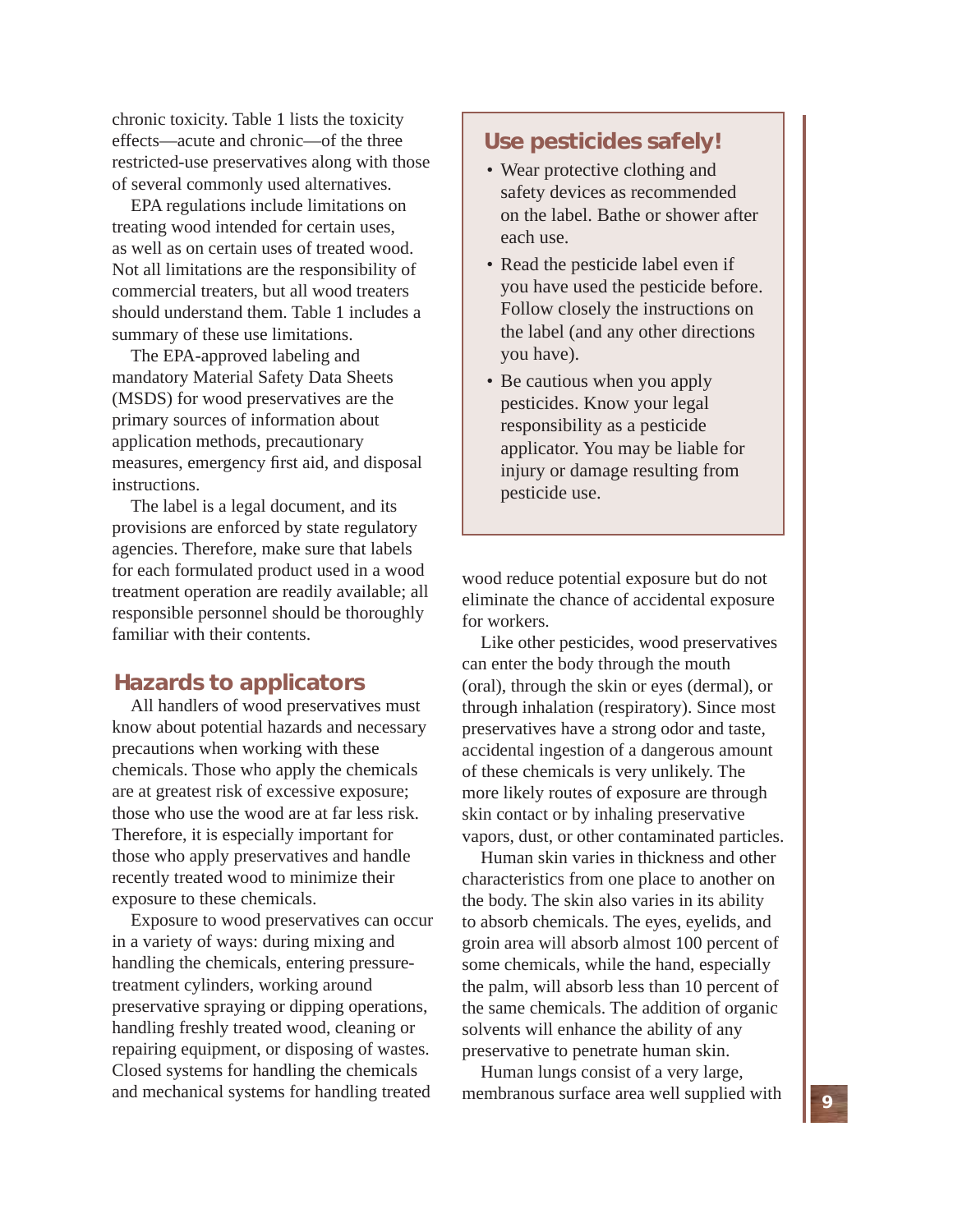blood vessels. Any chemical vapor or minute liquid droplets taken into the lungs will be absorbed into the bloodstream very rapidly.

## **Protecting the applicator**

Anyone working with wood preservatives is exposed to these chemicals to some extent, but the exposure can be minimized by following the directions on the preservative label and in Table 1 and by developing good work habits. It is the responsibility of the manager of any woodpreserving operation to ensure that proper handling procedures, protective clothing, and safety equipment are provided to workers in order to protect their health and conform to label instructions.

#### **Personal hygiene**

Basic, common-sense hygiene rules can reduce the risk of chronic exposure to wood preservatives significantly. For example:

- Wash hands often, especially before using the restroom, smoking, or eating.
- Don't drink, eat, or smoke in the work area. These activities increase the amount of preservative absorbed into the body.
- Remove gloves to handle paperwork, phones, or equipment that others may handle with unprotected hands.
- Launder protective clothing at the work site. If work clothes must be laundered at home, wash them separately from other laundry.

### **Protective equipment and clothing**

The pesticide label will specify the type of personal protective equipment and clothing that should be worn when working with wood preservatives (Figure 8). Where skin contact is expected (for example, when handling freshly treated wood or manually opening pressure-treatment cylinders), the label will specify the use of impermeable gloves.



Figure 8. Pesticide handlers must wear appropriate protective clothing, as indicated on the product label.

Leather may protect hands from slivers, but leather gloves do not protect the wearer from wood preservatives! In fact, preservative-contaminated leather gloves will increase the amount of preservative absorbed into the body.

Individuals who enter pressure-treatment cylinders or other related equipment contaminated with wood-treatment solutions must wear protective equipment that is impervious to wood treatment solutions. Required equipment includes overalls, jacket, gloves, boots, and respirator. Respirators must be approved by the Mine Safety and Health Administration and the National Institute for Occupational Safety and Health (MSHA/NIOSH), and they must be properly fitted and maintained.

#### **Special precautions**

See Table 1 for special precautions for pentachlorophenol and arsenicals.

#### **Material Safety Data Sheets (MSDS)**

Material Safety Data Sheets (MSDS) are available from manufacturers and distributors of wood preservatives. Each MSDS provides information about toxicity,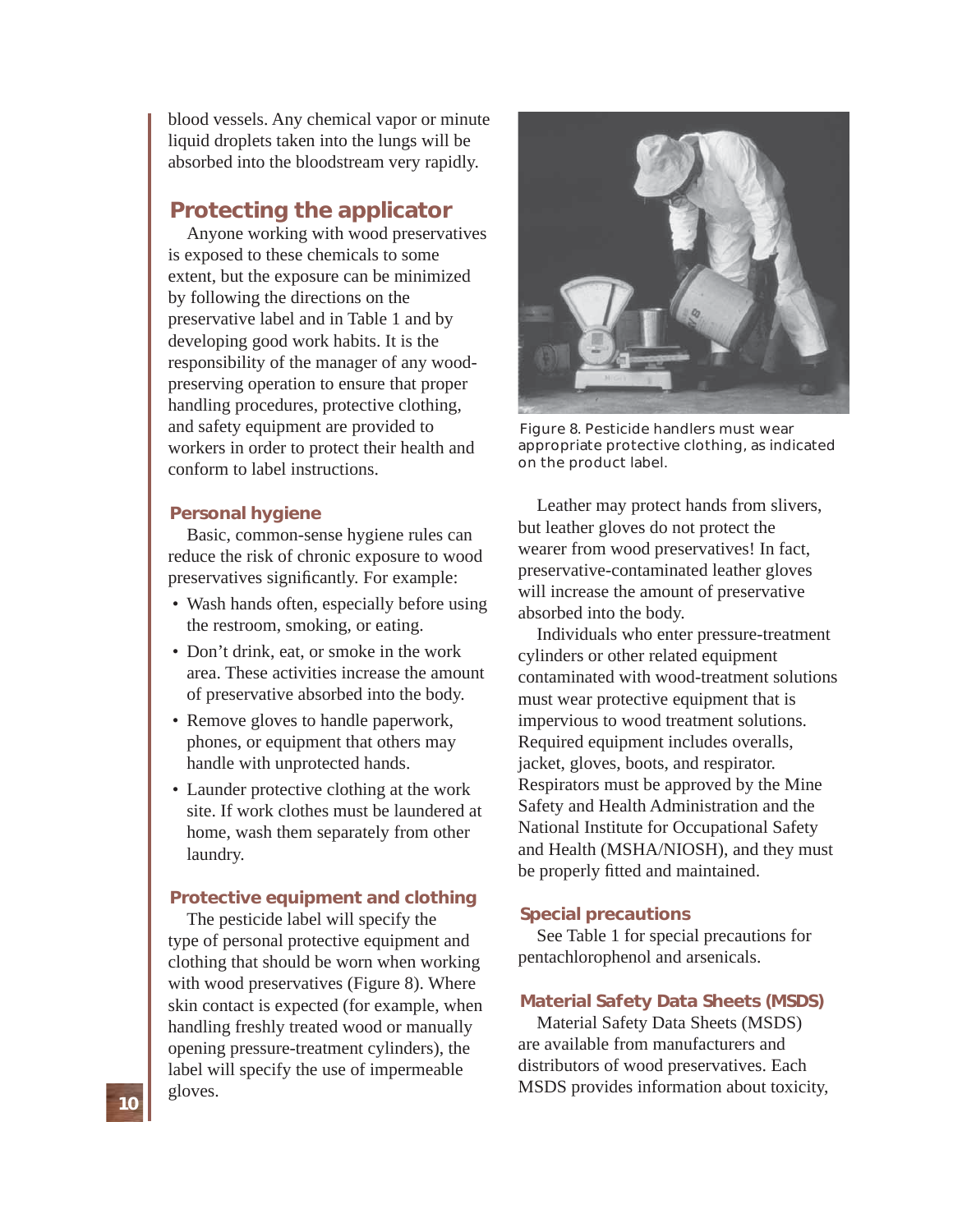first aid, protective equipment, storage and handling precautions, disposal procedures, transportation, etc.

In Washington and Oregon, the Right to Know Law requires wood treaters to have an MSDS on file for each formulation they use.

## **Voluntary consumer awareness program**

The treated wood industry has developed a voluntary Consumer Awareness Program (CAP) designed to inform consumers about proper uses of treated wood and precautionary measures to take when using such wood.

The treated wood industry has developed a model Consumer Information Sheet (CIS) containing use precautions and safe working practices for each restricted-use chemical preservative. The CIS is the main vehicle for conveying information about treated wood to consumers. Wood treaters assume primary responsibility for dissemination of the CIS to consumers. The CIS should be available from either the treating plant or the retailer. The following wording appears on the Consumer Information Sheets for the three restricted-use chemicals.

### **Wood pressure-treated with an inorganic arsenical**

**Consumer information**—This wood has been preserved by pressure treatment with an EPA-registered pesticide containing inorganic arsenic to protect it from insect attack and decay. Wood treated with inorganic arsenic should be used only where such protection is important. Inorganic arsenic penetrates deeply into and remains in the pressure-treated wood for a long time. Exposure to inorganic arsenic may present certain hazards; therefore, the following precautions should be taken when handling treated wood, in determining where to use the wood, and in disposing of the treated wood.

**Use site precaution**s—Wood pressuretreated with waterborne arsenical preservatives may be used inside residences as long as all sawdust and construction debris are cleaned up and disposed of after construction. Do not use treated wood under circumstances where preservatives may become a component of food or animal feed in such sites as structures or containers used to store silage or food.

Don't use treated wood for cutting boards or countertops. Only treated wood that is visibly clean and free of surface residue should be used in patios, decks, and walkways.

Don't use treated wood for construction of those portions of beehives that may come into contact with the honey. Treated wood should not be used where it may come into direct or indirect contact with public drinking water, except for uses involving incidental contact such as docks and bridges.

**Handling precautions**—Dispose of treated wood by ordinary trash collections or burial. Treated wood should not be burned in open fires, wood stoves, fireplaces, or residential boilers because toxic chemicals may be produced as part of the smoke and ashes. Treated wood from commercial or industrial use (for example, construction sites) may be burned only in commercial or industrial incinerators or boilers in accordance with state and federal regulations.

Avoid frequent or prolonged inhalation of sawdust from treated wood. When sawing and machining treated wood, wear a dust mask. Whenever possible, these operations should be performed outdoors to avoid indoor accumulations of airborne sawdust from treated wood. When power-sawing or machining, wear goggles to protect eyes. After working with the wood, and before eating, drinking, or using tobacco products, wash exposed body areas thoroughly. If preservatives or sawdust accumulate on clothes, launder before reuse.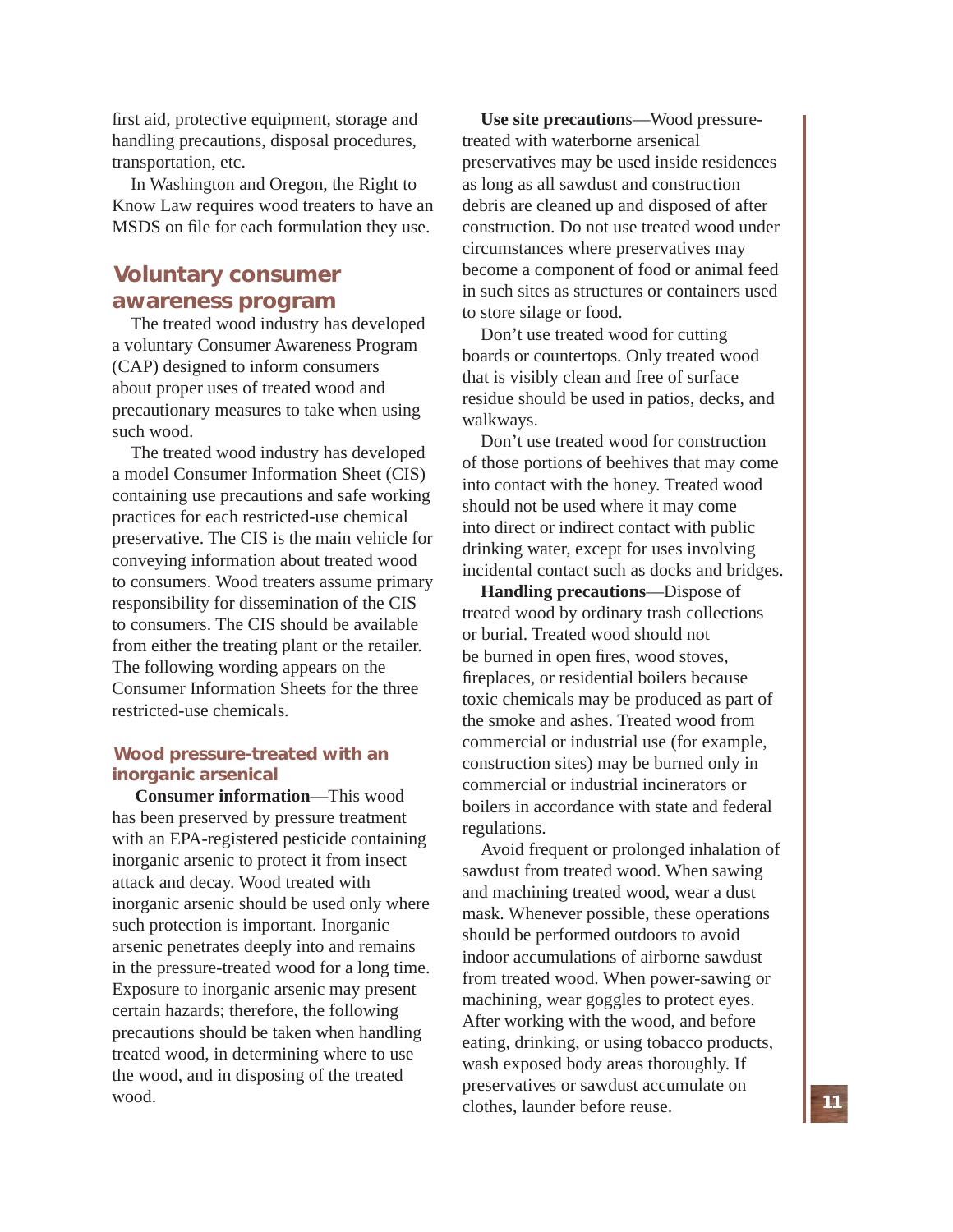### **Wood pressure-treated with creosote**

**Consumer information**—This wood has been preserved by pressure treatment with an EPA-registered pesticide containing creosote to protect it from insect attack and decay. Wood treated with creosote should be used only where such protection is important.

Creosote penetrates deeply into and remains in the pressure-treated wood for a long time. Exposure to creosote may present certain hazards; therefore, the following precautions should be taken both when handling treated wood and in determining where to use the treated wood.

**Use site precautions**—Wood treated with creosote should not be used where it will be in frequent or prolonged contact with bare skin (for example, chairs and other outdoor furniture) unless an effective sealer has been applied.

Creosote-treated wood should not be used in residential interiors. Creosote-treated wood in interiors of industrial buildings should be used only for components that are in ground contact and are subject to decay or insect infestation, and for wood block flooring. For such uses, two coats of appropriate sealer must be applied. Sealers may be applied at the installation site.

Wood treated with creosote should not be used in the interiors of farm buildings where the wood may be in direct contact with domestic animals or livestock that may crib (bite) or lick the wood. Creosote-treated wood may be used for building components that are in ground contact and are subject to decay or insect infestation; however, two coats of an effective sealer must be applied. Sealers may be applied at the installation site. Coal tar pitch and coal tar pitch emulsion are effective sealers for creosotetreated wood block flooring. Urethane, epoxy, and shellac are acceptable sealers for all creosote-treated wood.

Don't use treated wood for farrowing or brooding facilities. Do not use treated wood under circumstances where the preservative may become a component of food or animal feed in structures or containers used for storing silage or food. Do not use treated wood for cutting boards or countertops. Only treated wood that is visibly clean and free of surface residues should be used for patios, decks, or walkways. Do not use treated wood for construction of those portions of beehives that may come in contact with honey.

Creosote-treated wood should not be used where it may come into direct or indirect contact with public drinking water or with drinking water for domestic animals or livestock, except for uses involving incidental contact such as docks and bridges.

**Handling precautions**—Dispose of treated wood by ordinary trash collection or burial. Treated wood should not be burned in open fires, wood stoves, fireplaces, or residential boilers because toxic chemicals may be produced as part of the smoke and ashes. Treated wood from commercial or industrial use (for example, construction sites) may be burned only in commercial or industrial incinerators or boilers in accordance with state and federal regulations.

Avoid frequent or prolonged inhalation of sawdust from treated wood. When sawing and machining treated wood, wear a dust mask. Whenever possible, these operations should be performed outdoors to avoid indoor accumulations of airborne sawdust from treated wood. When power-sawing or machining, wear goggles to protect eyes.

Avoid frequent or prolonged skin contact with creosote-treated wood. When you handle the treated wood, wear long-sleeved shirts and long pants. Use gloves that are impervious to the preservative (for example, gloves that are vinyl coated). When you are power-sawing or machining, wear goggles to protect your eyes. After working with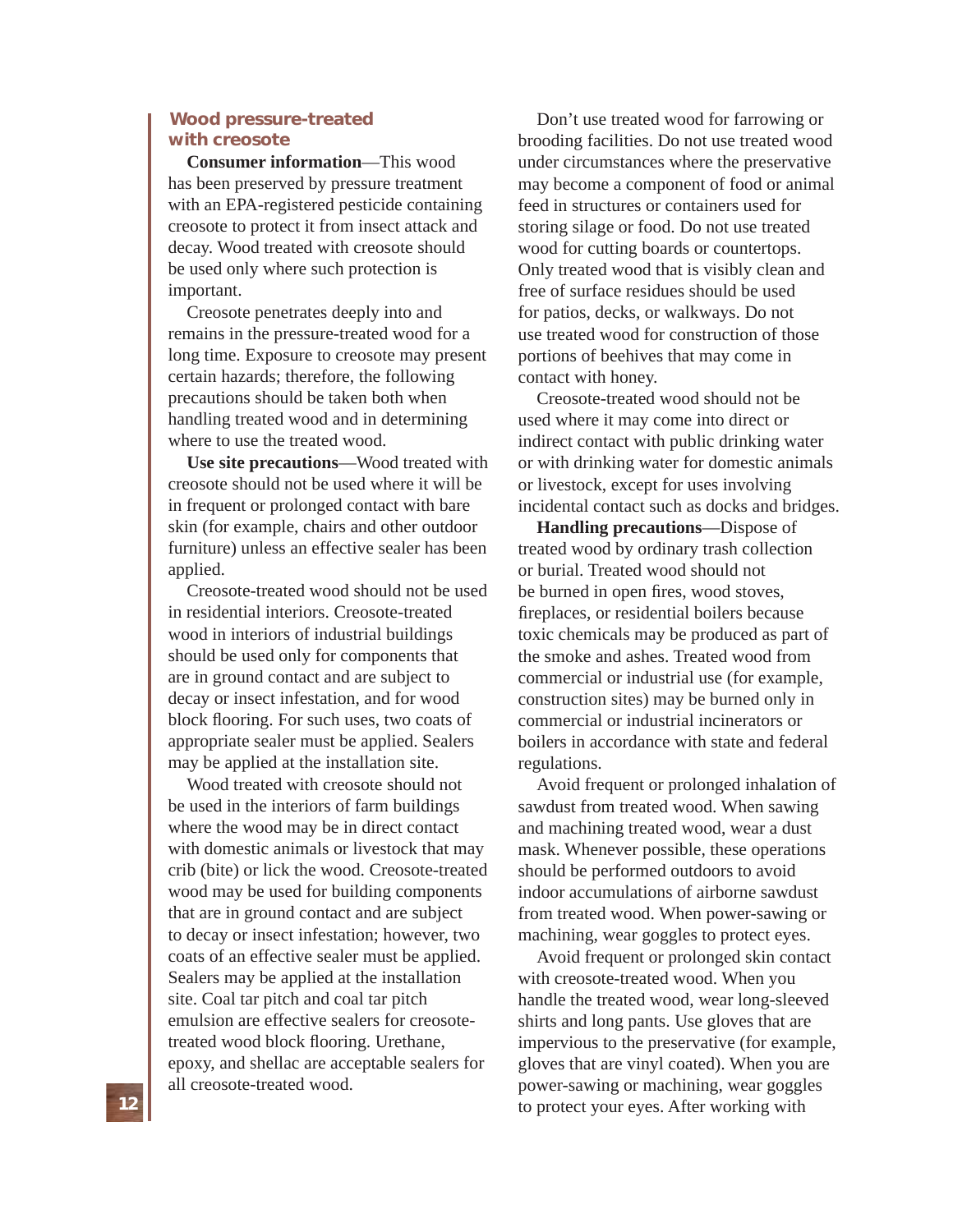the wood, and before eating, drinking, or using tobacco products, wash exposed body areas thoroughly. If preservatives or sawdust accumulate on clothes, launder before reuse.

## **Wood pressure-treated with pentachlorophenol**

**Consumer information**—This wood has been preserved by pressure treatment with an EPA-registered pesticide containing pentachlorophenol to protect it from insect attack and decay. Wood treated with pentachlorophenol should be used only where such protection is important.

Pentachlorophenol penetrates deeply into and remains in the pressure-treated wood for a long time. Exposure to pentachlorophenol may present certain hazards; therefore, the following precautions should be taken both when handling treated wood and in determining where to use the treated wood.

**Use site precautions**—Logs treated with pentachlorophenol are not to be used for log homes. Wood treated with pentachlorophenol should not be used where it will be in frequent or prolonged contact with bare skin (for example, chairs and other outdoor furniture), unless an effective sealer has been applied.

Pentachlorophenol-treated wood is not to be used in residential, industrial, or commercial interiors except for laminated beams or building components that are in ground contact and are subject to decay or insect infestations and where two coats of an appropriate sealer are applied. Sealers may be applied at the installation site.

Wood treated with pentachlorophenol is not to be used in the interiors of farm buildings where the wood may be in direct contact with domestic animals or livestock that may crib (bite) or lick the wood. In interiors of farm buildings, where domestic animals or livestock are unlikely to crib or lick the wood, pentachlorophenol-treated wood may be used for building components that are in ground contact and are subject

to decay or insect infestation; however, two coats of an effective sealer must be applied. Sealers may be applied at the installation site. Urethane, shellac, latex epoxy enamel, and varnish are acceptable sealers for pentachlorophenol-treated wood.

Do not use pentachlorophenoltreated wood for farrowing or brooding facilities. Do not use treated wood under circumstances where the preservative may become a component of food or animal feed in structures or containers used for storing silage or food. Do not use treated wood for cutting boards or countertops. Only treated wood that is visibly clean and free of surface residues should be used for patios, decks, or walkways. Do not use treated wood for construction of those portions of beehives that may come into contact with the honey.

Pentachlorophenol-treated wood must not be used where it may come into direct or indirect contact with public drinking water or with drinking water for domestic animals or livestock, except for uses involving incidental contact such as docks and bridges.

**Handling precautions**—Dispose of treated wood by ordinary trash collection or burial. Treated wood should not be burned in open fires, wood stoves, fireplaces, or residential boilers because toxic chemicals may be produced as part of the smoke and ashes. Treated wood from commercial or industrial use (for example, construction sites) may be burned only in commercial or industrial incinerators or boilers rated at 20 million BTU/hour or greater heat input or its equivalent in accordance with state and federal regulations.

Avoid frequent or prolonged inhalation of sawdust from treated wood. When sawing and machining treated wood, wear a dust mask. Whenever possible, these operations should be performed outdoors to avoid indoor accumulations of airborne sawdust from treated wood. When you are powersawing or machining, wear goggles to protect your eyes.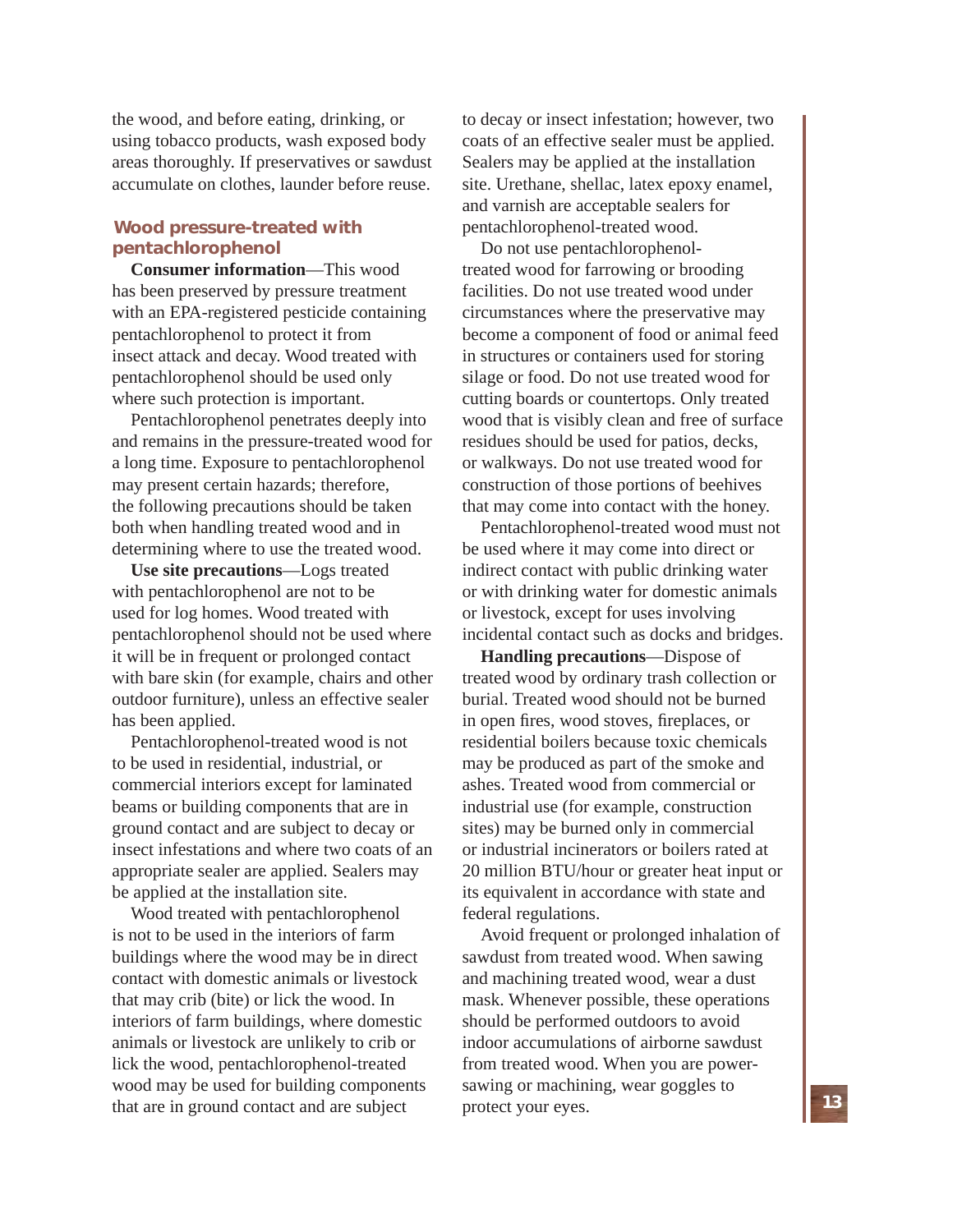Avoid frequent or prolonged skin contact with pentachlorophenol-treated wood. When handling the treated wood, wear longsleeved shirts and long pants. Use gloves that are impervious to the preservative (for example, gloves that are vinyl coated). When you are power-sawing or machining, wear goggles to protect your eyes. After working with the wood, and before eating, drinking, or using tobacco products, wash exposed body areas thoroughly. If oily preservatives or sawdust accumulate on clothes, launder before reuse.

## **Protecting the environment**

 $\prod_{\text{env}}$ It is not only people who can suffer from the careless use or disposal of wood preservatives—your community's environment also may suffer. Creosote, pentachlorophenol, and inorganic arsenicals must be toxic in order to kill or repel the fungi, insects, and marine borers that destroy wood. Unfortunately, these chemicals are not selective; they can harm nontarget organisms.

Contaminated runoff can pollute lakes, streams, and wetlands, thereby damaging habitat for fish and wildlife. Specifics vary, but penta, creosote, and inorganic arsenicals are all toxic to fish and other wildlife.

To reduce the chance of environmental contamination, proper protective measures must be an integral part of all your wood preservation operations.

**Pentachlorophenol.** This chemical is not uncommon in the aquatic environment and is extremely toxic to fish. Exposure to penta concentrations of only a few parts per billion can cause death within minutes for many species of salmon and trout.

Circumstantial evidence, including the identification of penta in rainwater, indicates that penta occasionally may be present in ambient air. Low levels of this compound

have been detected in both wastewater and surface water.

The source of these residues often is unclear. However, it has been suggested that, in addition to direct contamination of water by penta, degradation of other organic compounds or chlorination of water may result in production of penta.

Penta is moderately persistent in the aquatic environment. It was reportedly detected in lake water and fish 6 months after an accidental spill.

Penta also is moderately persistent in the soil. Persistence reportedly ranges from 21 days to 5 years. Under most conditions, penta seldom persists in the soil longer than 9 months because soil microorganisms are capable of degrading it.

Since penta is not ordinarily applied to the soil, the likeliest source of soil contamination is the leaching or bleeding of the preservative from treated wood. As a result, low levels of penta may exist in the immediate vicinity of treated wood.

Significant accumulation of penta in plants and mammals is unlikely to occur because penta is not translocated in plants, and it is eliminated rapidly by mammals.

**Arsenicals.** Arsenicals have raised concern because of their potential to cause cancer, leading manufacturers to discontinue the use of CCA for residential applications. While there is no direct link between CCA and arsenic risk, public concern remains high. Arsenate, the form present in aerobic soils, is bound tightly to soil components and is unavailable for plant uptake or leaching.

Copper is relatively benign to humans, but it is highly toxic to aquatic organisms. Concerns about aquatic effects have led to calls for banning the use of copper-based systems in aquatic applications, but the data on possible effects remain ambiguous.

**Creosote.** There are no recorded reports of wild or domestic animals being injured by creosote. The amount of creosote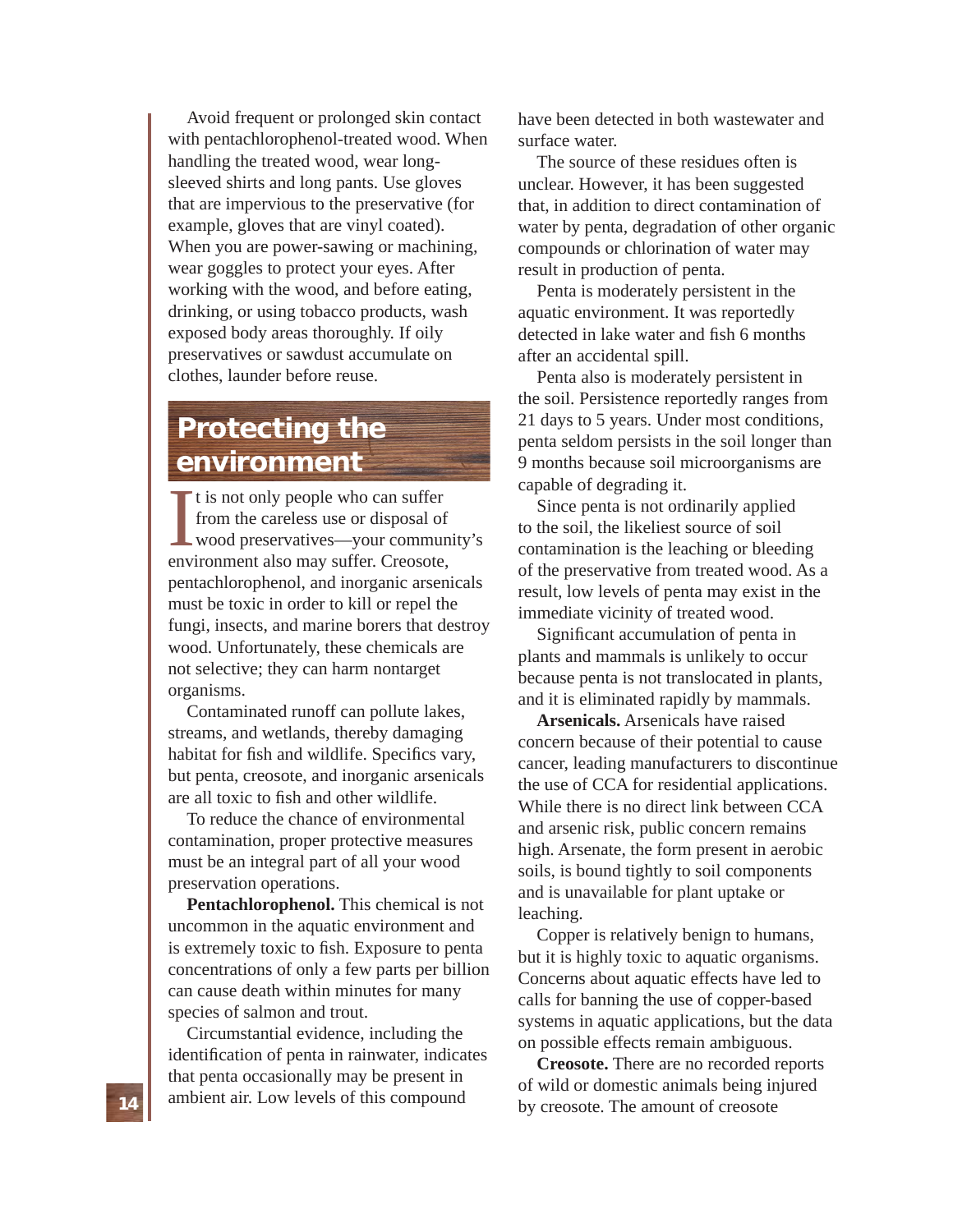that enters the environment as a liquid is relatively small. The fate of creosote in the environment is not known, but most of its components are biodegraded quickly. The primary concern with creosote is the presence of polycyclic aromatic hydrocarbons (PAHs). Some of these compounds are carcinogenic, and there have been efforts to limit PAHs in creosote.

## **Groundwater pollution**

Use of wood preservatives has been cited as a source of pollution in surface and groundwater in many parts of this country. Testing has documented contamination in public and private wells at levels exceeding health advisories. In some cases, sources of contamination are obvious—for example, spills or illegal discharge of chemicals into ditches, storm drains, or sewers. However, groundwater typically is affected by contamination of the overlying soil. Such contamination usually is the result of applying preservatives to soil, spills, overflow from tanks or holding ponds, and improper disposal. Another less obvious source is the uncontained drippings from freshly treated wood.

In many communities, groundwater is the only source of drinking water. When groundwater becomes contaminated with any chemical, cleanup, where possible, is very difficult and costly.

## **Waste disposal**

Some treating plants discharge wastes into approved municipal sewer systems for processing with municipal wastes. Many plants use closed chemical and wastewater recovery systems to contain wastes that could be harmful. Recovered solutions can be reused. If they are contaminated, they can be filtered to remove solid wastes. Liquid waste materials can be diverted to settling tanks or lined ponds.

Use door sumps under pressure-chamber doors and hard-surfaced drainage areas. Any excess chemicals that drip or are rinsed from freshly treated material thus are channeled into the waste or recovery system. It also is important to contain runoff from areas where toxic chemicals are used in order to protect stored logs, poles, or lumber before processing or during seasoning.

Treating vessels and drip pads must be covered to reduce the risk of rainwater runoff, and plants must routinely monitor stormwater runoff to ensure that contaminated water does not leave the site.

## **Storage and disposal of containers**

Store chemicals in a dry, well-ventilated, locked area. Keep them in well-sealed containers whenever possible. Protect liquid storage against tank rupture. Protect concrete vats against freezing, cracking, or spillage. Wherever spills, leaks, or flooding could occur, be sure that runoff will drain into a recovery or disposal system.

Thoroughly rinse containers and empty them into storage or treating tanks before disposal. Dispose of containers at an approved landfill or by other approved means. Be particularly careful not to contaminate streams or groundwater.

Be sure to read and follow the label requirements and the Material Safety Data Sheet (MSDS) for each preservative. If you are not sure how to store a product safely or dispose of the empty containers, contact the chemical supplier or your state agency that regulates storage and container disposal.

## **Spills**

Cleanup procedures depend on the chemical involved. Treating-plant personnel should know what chemicals are being stored and used, and they should have a plan for handling spills. All workers who might be involved should know what help is available and whom to notify in case of a major spill.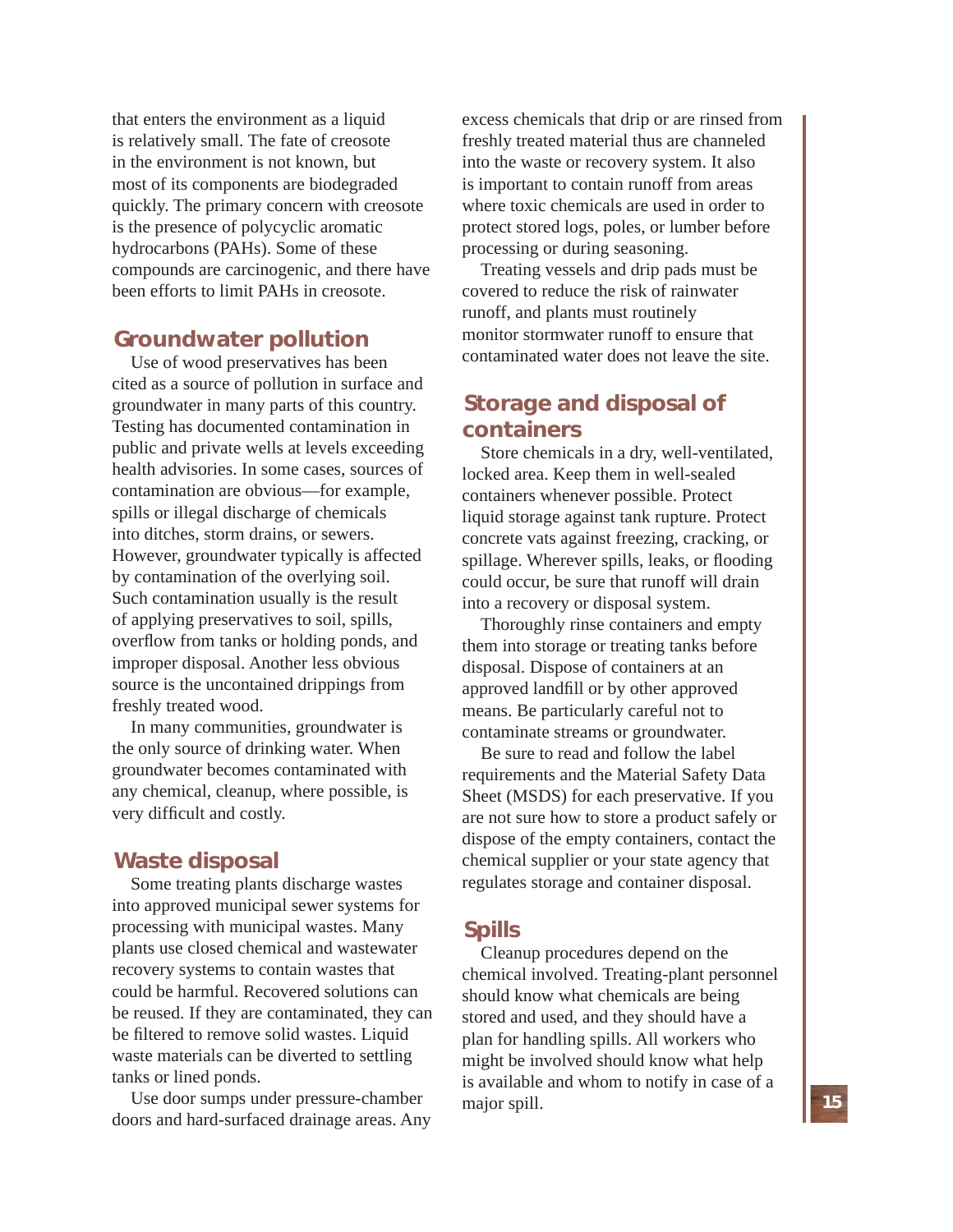## **Glossary**

**Definitions for some of the terms**<br> *Wood as an Engineering Materi*<br> *Wood Handbook,* USDA Agricultural used in this manual were taken from *Wood as an Engineering Material,*  Handbook 72, revised 1974.

- **Brown rot.** A group of fungi that remove cellulose, leaving wood darkened and fractured.
- **Cellulose.** The carbohydrate that is the principal constituent of wood and forms the framework of wood cells.
- **Check.** A lengthwise separation of the wood that usually extends across the rings of annual growth and commonly results from stresses in wood that occur during seasoning.
- **Decay.** The decomposition of a wood substance by fungi.

 **Incipient decay.** The early stage of decay that has not proceeded far enough to soften or otherwise perceptibly impair hardness of the wood. It usually is accompanied by a slight discoloration or bleaching of the wood.

 **Advanced (or typical) decay.** The older stage of decay in which destruction is recognized readily because the wood has become punky, soft and spongy, stringy, ringshaked, pitted, or crumbly. Obvious discoloration or bleaching of the rotted wood often is apparent.

- **Dry rot.** A term loosely applied to any dry, crumbly rot, but especially to that which, when in an advanced stage, permits the wood to be crushed easily to a dry powder. The term actually is a misnomer, since all fungi require considerable moisture for growth.
- **Green.** Freshly sawn or undried wood that still contains tree sap. Wood that has become completely wet after immersion in water would not be considered green,

but may be said to be in the "green condition."

- **Hardwoods.** Generally, one of the botanical groups of trees that have broad leaves, in contrast to the conifers or softwoods. The term has no reference to the actual hardness of the wood.
- **Heartwood.** The wood extending from the pit to the sapwood, the cells of which no longer participate in the life processes of the tree. Heartwood may contain phenolic compounds, gums, resins, and other materials that usually make it darker and more decay-resistant than sapwood.
- **Kiln.** A chamber having controlled airflow, temperatures, and relative humidity for drying lumber, veneer, and other wood products.
- **Lignin.** The second most abundant constituent of wood, located principally in the secondary wall and the middle lamella, which is the thin cementing layer between wood cells. Chemically, it is an irregular polymer of substituted propylphenol groups. (Thus, no simple chemical formula can be written for it.)
- **Millwork.** Planed and patterned lumber for finish work in buildings, including items such as sashes, doors, cornices, panelwork, and other items of interior or exterior trim. Does not include flooring, ceiling, or siding.
- **Moisture content.** The amount of water contained in wood, usually expressed as a percentage of the weight of the oven-dry wood.
- **Molds.** A group of fungi distinguished by the pigmented spores they produce on the wood surface.
- **Oven-dry wood.** Wood dried to a relatively constant weight in a ventilated oven at 101 to 105°C.
- **Preservative.** Any substance that, for a reasonable length of time, is effective in preventing the development and action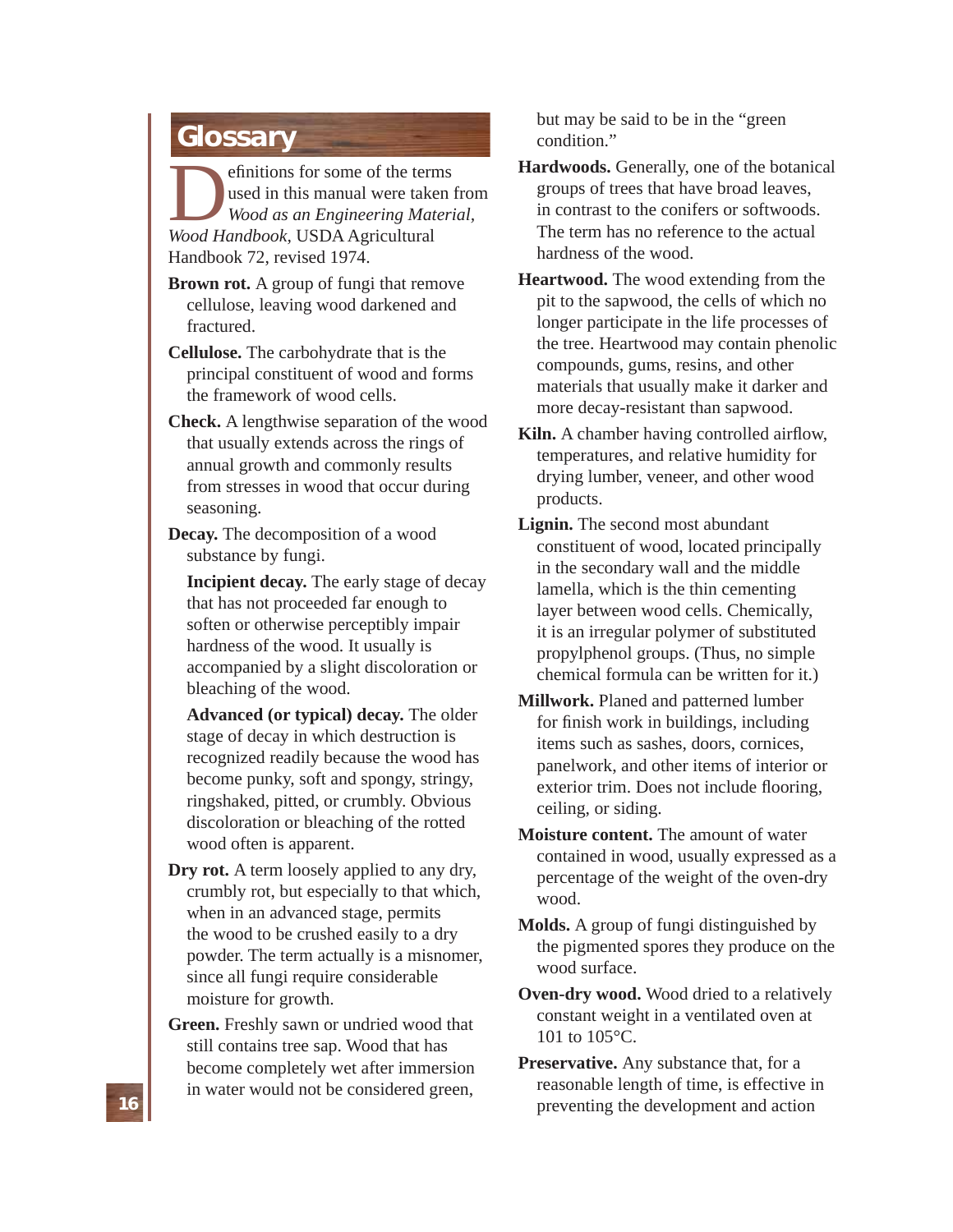of wood-rotting fungi, borers of various kinds, and harmful insects that deteriorate wood.

- **Sapwood.** The wood of pale color near the outside of a log, just under the bark. Under most conditions, sapwood is more susceptible to decay than heartwood, and usually it is more receptive to impregnation with preservatives and fire retardants.
- **Seasoning.** Removing moisture from green wood to improve its serviceability.

 **Air dried.** Dried by exposure to air in a yard or shed, without artificial heat.

 **Kiln dried.** Dried in a kiln with the use of artificial heat.

- **Soft rot.** A type of decay developing under very wet conditions (as in cooling towers and boat timbers) in the outer wood layers. It is caused by cellulose-destroying microfungi that attack the secondary cell walls but not the intercellular layer.
- **Softwoods.** Generally, one of the botanical groups of trees that, in most cases, have needlelike or scalelike leaves, i.e., the conifers (also the wood produced by such trees). The term has no reference to the actual hardness of the wood.
- **Weathering.** The mechanical or chemical disintegration and discoloration of the surface of wood caused by exposure to light, the action of dust and sand carried by wind, and the alternate shrinking and swelling of surface fibers with variations in temperature and moisture content caused by changing weather. Weathering doesn't include decay.
- **White rot.** In wood, any decay or rot that attacks both the cellulose and lignin and produces a generally whitish residue, which may be spongy or stringy. Also may occur as pocket rot.

## **For more information**

The publications listed below<br>
are intended to provide basic<br>
information essential to safe<br>
of pesticides and to prepare treaters are intended to provide basic information essential to safe handling for certification. Changes in pesticide registration and use require continuing study to keep up to date. Proceedings, standards, and other publications of the American Wood Preservers Association provide current information. Other trade publications may also prove helpful.

- Fuller, B. et al. *The Analysis of Existing Wood Preserving Techniques and Possible Alternatives*. Metrek Division/The Mitre Corporation, developed under contract with the U.S. Environmental Protection Agency, June 1977.
- Graham, Robert D. and Guy C. Helsing. *Wood Pole Maintenance Manual: Inspection and Supplemental Treatment of Douglas-fi r and Western Redcedar Poles*. FRL Research Bulletin 24. Oregon State University, February 1979.
- Gjovik, Lee Jr. and Roy B. Baechler. *Selection, Production, Procurement and Use of Preservative-treated Wood, Supplementing Federal Specifi cation TT-W-571*. General Technical Report FPL-15. USDA Forest Service, 1977.

*Handling Precautions for Penta and Santobrite*. Technical Bulletin No. O/PS-3. Monsanto Co., Organic Chemical Division, St. Louis, MO.

- Hunt, George M. and George A. Garratt. *Wood Preservation*, 3rd edition. McGraw-Hill, New York, 1953.
- Koch, Peter. *Utilization of the Southern Pines*. USDA Agriculture Handbook No. 420, August 1972. Provides information on wood-destroying organisms and the treating process.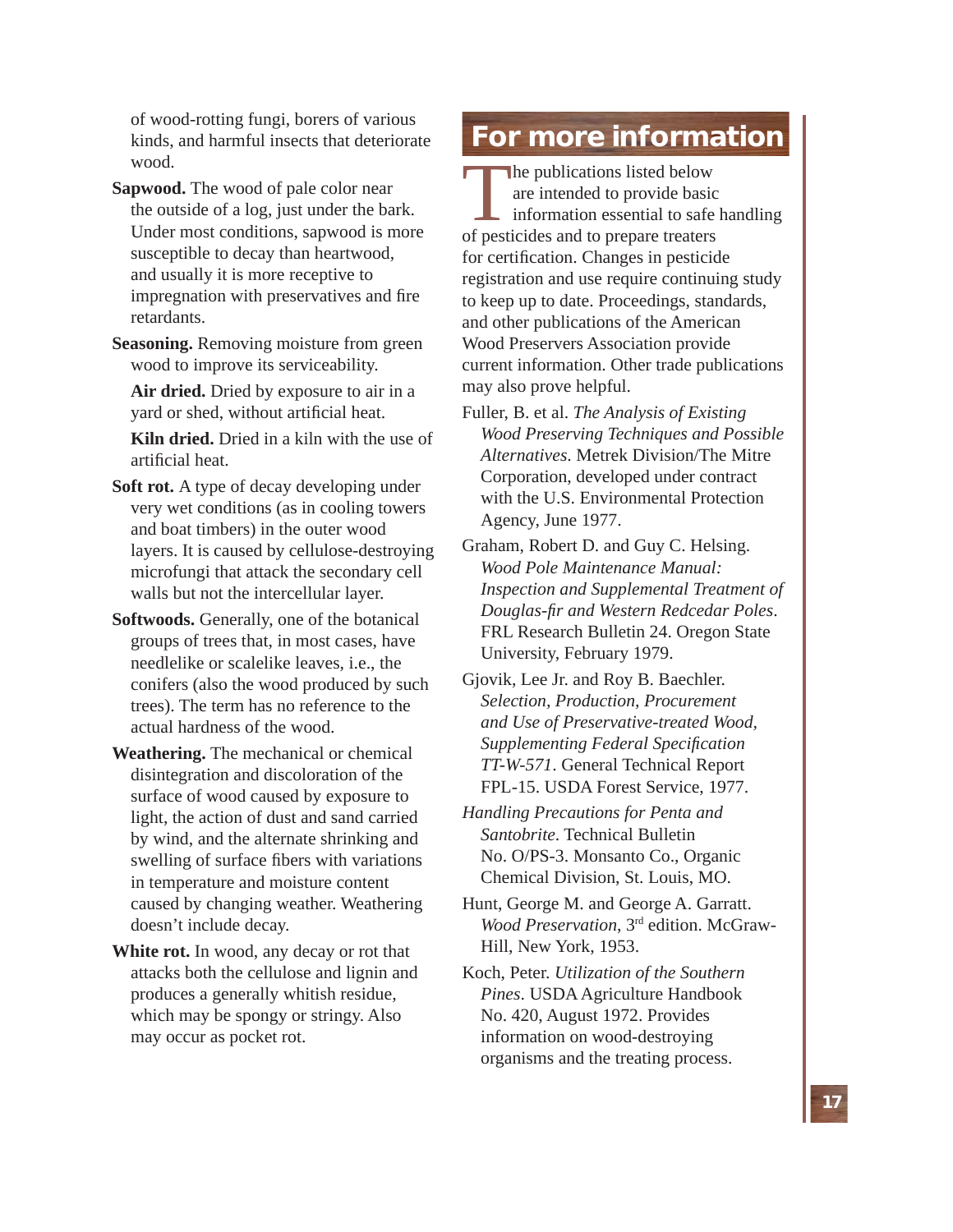Konasewich, D.E. et al. *Chlorophenate Wood Protection*. British Columbia Ministry of Environment, Wood Protection Task Force, 1983.

Maclean, J.D. *Preservative Treatment of Wood by Pressure Methods*. USDA Agriculture Handbook No. 40. December 1952. Reprinted with corrections September 1960.

Morrell, Jeffrey, Guy C. Helsing, and Robert D. Graham. *Marine Wood Maintenance Manual: A Guide for Proper Use of Douglas-fi r in Marine Exposures*. FRL Research Bulletin 48, Oregon State University, October 1984.

Nicholas, Darrel D., editor, with assistance of Wesley E. Loose. *Wood Deterioration and Its Prevention by Preservative Treatment*, two volumes. Syracuse University Press, Syracuse, NY, 1973.

*Safe Handling Guide to Sapstain Control Chemicals*. Western Wood Products Association, Portland, OR, 1982.

*Wood as an Engineering Material*, Chapters 17–19 of USDA Agriculture Handbook No. 72, revised 1974.

*Wood Preservation: Applicators Manual*. Western Wood Products Association, Portland, OR.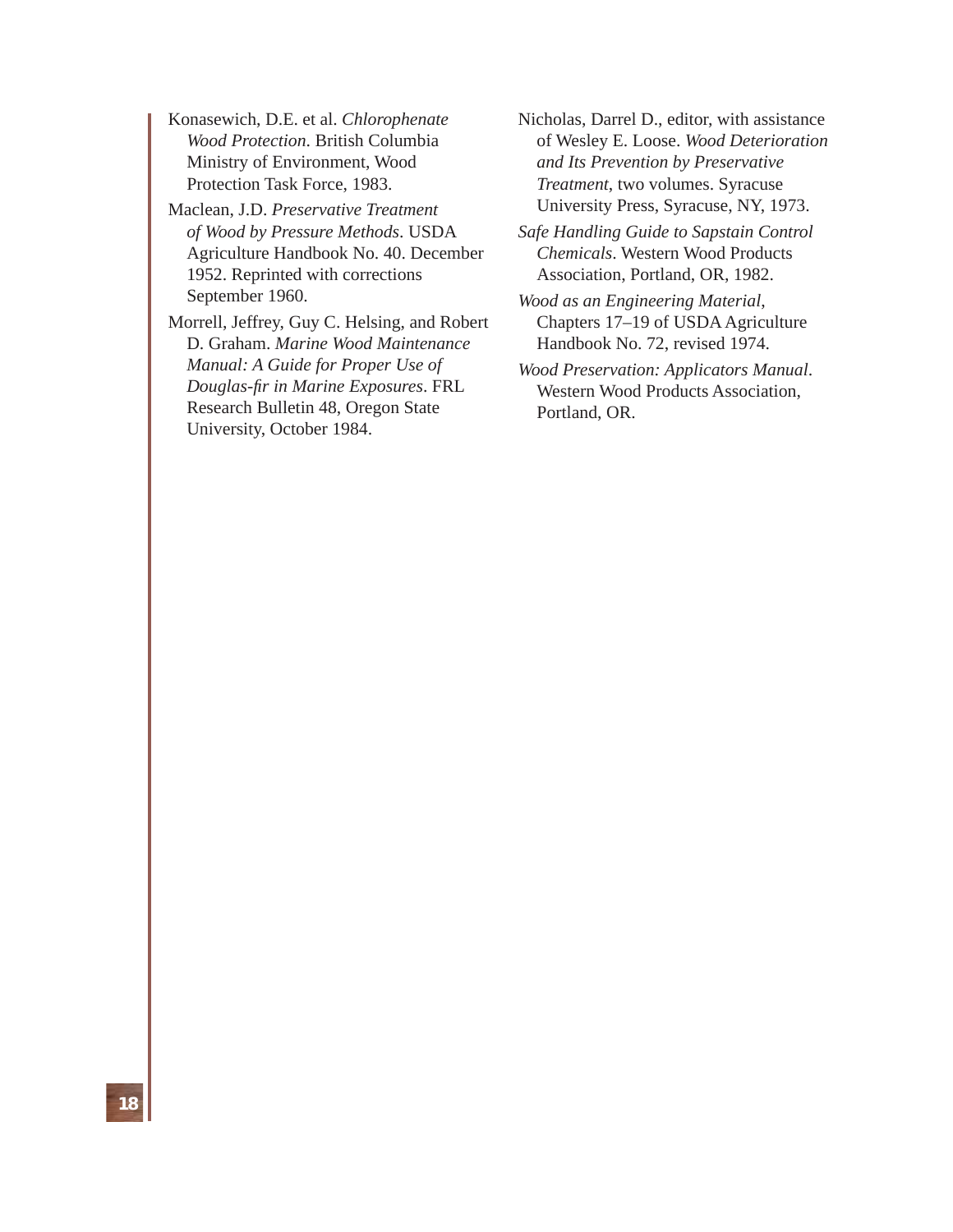| Pesticide                    | Advantages                                                                                                                                                                                                                                        | <b>Disadvantages</b>                                                                                                                                                                                           | Acute<br>toxic effects                                                                                                                                                                                                                                                                                                                                                                              | Chronic<br>toxic effects                                                                                                                                                                                                                                                                        | Special<br>precautions                                                                                                                                                                                                                                                                                                                                                                                                                                                                                           | Limits on use                                                                                                                                                                                                                                                                                                                                                                                                                                                                                                                                              |
|------------------------------|---------------------------------------------------------------------------------------------------------------------------------------------------------------------------------------------------------------------------------------------------|----------------------------------------------------------------------------------------------------------------------------------------------------------------------------------------------------------------|-----------------------------------------------------------------------------------------------------------------------------------------------------------------------------------------------------------------------------------------------------------------------------------------------------------------------------------------------------------------------------------------------------|-------------------------------------------------------------------------------------------------------------------------------------------------------------------------------------------------------------------------------------------------------------------------------------------------|------------------------------------------------------------------------------------------------------------------------------------------------------------------------------------------------------------------------------------------------------------------------------------------------------------------------------------------------------------------------------------------------------------------------------------------------------------------------------------------------------------------|------------------------------------------------------------------------------------------------------------------------------------------------------------------------------------------------------------------------------------------------------------------------------------------------------------------------------------------------------------------------------------------------------------------------------------------------------------------------------------------------------------------------------------------------------------|
| <b>Creosote</b>              | • Toxic to fungi,<br>insects, and marine<br>borers<br>• Insoluble in<br>water<br>• Ease of handling<br>and application                                                                                                                            | • Dark color<br>• Strong odor<br>• Leaves oily,<br>unpaintable surface<br>• Tends to bleed or<br>exude from wood<br>surface<br>• Cannot be used in<br>homes or other living<br>areas because of toxic<br>fumes | · Skin irritation,<br>burns, or dermatitis<br>• Vapors irritating to<br>eyes and respiratory<br>tract<br>• Ingestion can cause<br>nausea and abdominal<br>distress                                                                                                                                                                                                                                  | • Laboratory animal<br>studies indicate it is a<br>carcinogen (cancer-<br>causing agent)<br>• Has been associated<br>with skin cancer in some<br>occupationally exposed<br>workers<br>• Bacteria and labora-<br>tory animal studies indi-<br>cate that it is a mutagen<br>(causes gene defects) |                                                                                                                                                                                                                                                                                                                                                                                                                                                                                                                  | • Cannot be applied<br>indoors, nor can it be used<br>where it might contaminate<br>food, feed, drinking water,<br>or irrigation water<br>• Cannot be applied to<br>wood intended for use in<br>interiors, except for those<br>support structures that are<br>in contact with the soil in<br>barns, stables, and similar<br>sites, and that are subject to<br>decay or insect infestation.<br>Two coats of a sealer must<br>be applied to such support<br>structures.                                                                                      |
| Pentachlorophenol<br>(penta) | • Toxic to fungi<br>and insects<br>• Can be dissolved<br>in oils having a<br>wide range of<br>viscosity, vapor<br>pressure, and color<br>• Low solubility<br>• Can be glued,<br>depending on<br>diluent or carrier<br>• Easy to handle<br>and use | • Can leave oily,<br>unpaintable surface,<br>depending on carrier<br>used<br>• Not suitable for<br>use in homes or other<br>living areas<br>• Toxic and irritating<br>to plants, animals, and<br>people        | • Irritating to eyes,<br>skin, and respiratory<br>tract<br>• Ingestion or<br>excessive dermal or<br>inhalation exposure<br>can lead to fever,<br>headache, weakness,<br>dizziness, nausea, and<br>profuse sweating<br>• Prolonged high<br>exposure levels can<br>lead to acnelike skin<br>condition or other skin<br>disorders; may cause<br>damage to the liver,<br>kidneys, and nervous<br>system | • Considered a teratogen<br>because it causes birth<br>defects in laboratory<br>animals<br>• A dioxin contaminant<br>in penta has been<br>shown to cause cancer<br>in laboratory animals,<br>although it is not the<br>most toxic of the dioxins                                                | • When emptying or<br>mixing prilled, powdered,<br>or flaked formulations of<br>this chemical, you must<br>use a closed system<br>• When spraying penta,<br>you must operate the spray<br>apparatus to minimize<br>visible mist, and the<br>apparatus must be free of<br>leaks. When you observe<br>spray mist in the work<br>zone, workers must wear<br>approved goggles and<br>clothing impervious to the<br>preservative formulation<br>(including overalls, jacket,<br>gloves, boots, and head<br>covering). | • Cannot be applied<br>indoors, nor can it be used<br>where it might contaminate<br>food, feed, drinking water,<br>or irrigation water<br>• Cannot be applied to<br>wood intended for use<br>indoors, except for support<br>structures that are in<br>contact with the soil in<br>barns, stables, and similar<br>sites, and that are subject to<br>decay or insect infestation.<br>In these instances, a sealer<br>must be applied to the<br>wood.<br>• It is prohibited to apply<br>pentachlorophenol to logs<br>used in the construction of<br>log homes |

## **Table 1. Restricted-use pesticides: creosote, pentachlorophenol, and inorganic arsenicals. Advantages, disadvantages, toxic effects (acute and chronic), special precautions, and limits on use.**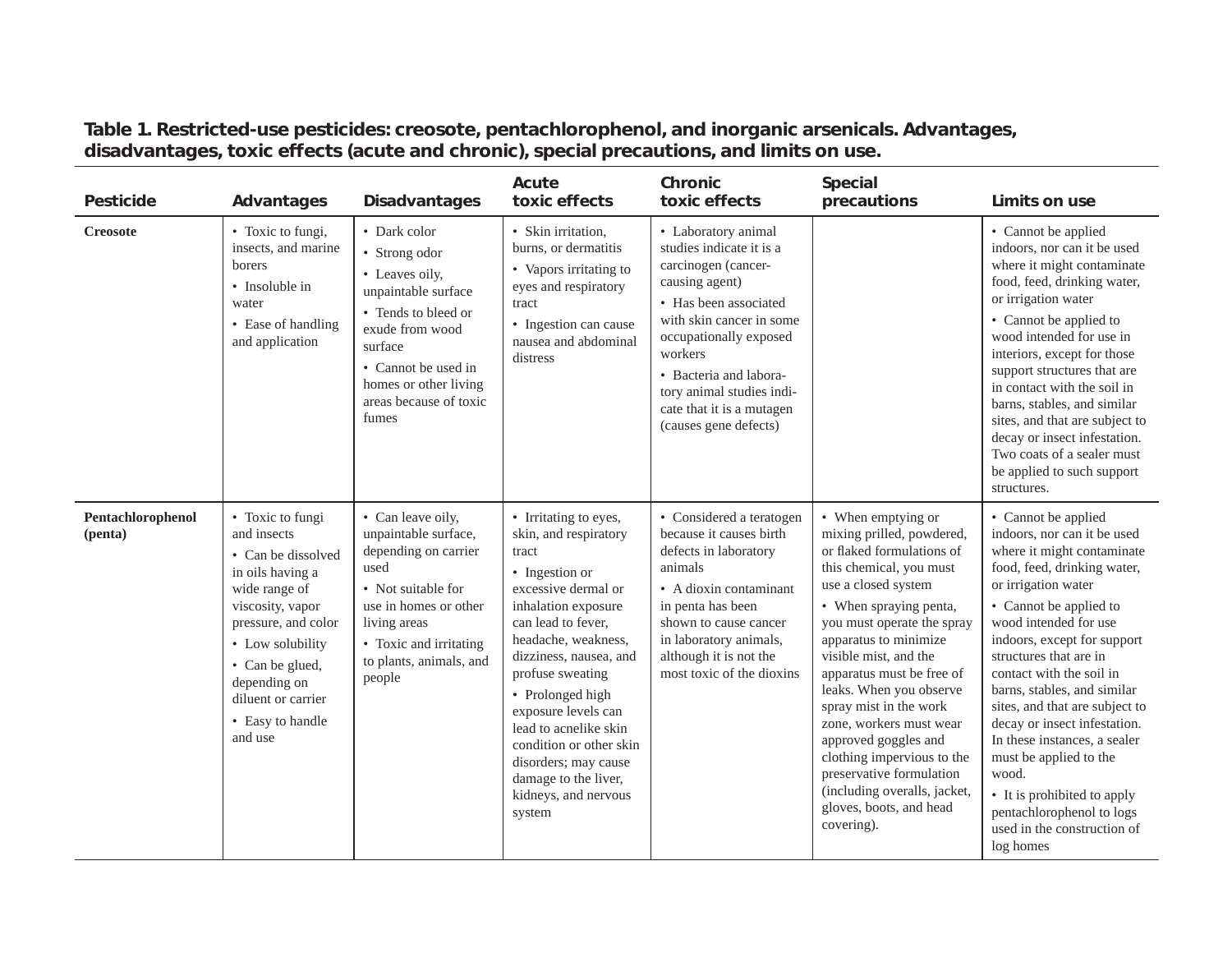**Table 1. Restricted-use pesticides: creosote, pentachlorophenol, and inorganic arsenicals. Advantages, disadvantages, toxic effects (acute and chronic), special precautions, and limits on use.**

| <b>Pesticide</b>            | Advantages                                                                                                                                                                                                               | <b>Disadvantages</b>                                                                                                                           | Acute<br>toxic effects                                                                                                                                                                                                                                                                                                                                                                                                                                   | Chronic<br>toxic effects                                                                                                                                                                                                    | Special<br>precautions                                                                                                                                                                                                                                                                                                                                                                                                                                                               | Limits on use                           |
|-----------------------------|--------------------------------------------------------------------------------------------------------------------------------------------------------------------------------------------------------------------------|------------------------------------------------------------------------------------------------------------------------------------------------|----------------------------------------------------------------------------------------------------------------------------------------------------------------------------------------------------------------------------------------------------------------------------------------------------------------------------------------------------------------------------------------------------------------------------------------------------------|-----------------------------------------------------------------------------------------------------------------------------------------------------------------------------------------------------------------------------|--------------------------------------------------------------------------------------------------------------------------------------------------------------------------------------------------------------------------------------------------------------------------------------------------------------------------------------------------------------------------------------------------------------------------------------------------------------------------------------|-----------------------------------------|
| <b>Inorganic arsenicals</b> | • Toxic to fungi,<br>insects, and most<br>marine borers<br>$\bullet$ Produces no<br>smell or vapors<br>• Suitable for use<br>indoors<br>• Suitable for use<br>near growing plants<br>• Treated surface<br>can be painted | • Unless redried after<br>treatment, wood is<br>subject to warping and<br>cracking<br>• Does not protect<br>wood from excessive<br>weathering  | • Exposure to high<br>concentrations<br>can cause nausea.<br>headache, diarrhea,<br>and abdominal pain<br>(if ingested); extreme<br>symptoms can<br>progress<br>• Prolonged exposure<br>can produce persistent<br>headaches, abdominal<br>distress, salivation,<br>low-grade fever, and<br>upper respiratory<br>irritation<br>• Long-term, high<br>exposure can cause<br>liver damage, loss of<br>hair and fingernails,<br>anemia, and skin<br>disorders | • Bacteria and labora-<br>tory animal studies indi-<br>cate that it causes genetic<br>defects<br>• Shown to be associated<br>with cancer in people<br>who either drink water or<br>breathe air contaminated<br>with arsenic | • If the level of ambient<br>arsenic in the work zone<br>is unknown, or if the level<br>exceeds 10 micrograms<br>per cubic meter of air<br>averaged over an 8-hour<br>work day, all exposed<br>workers are required to<br>wear approved respirators<br>• Processes used to<br>apply inorganic arsenical<br>formulations shall leave<br>no visible surface deposits<br>on the wood. Small,<br>isolated, or infrequent<br>spots of chemical on<br>otherwise clean wood are<br>allowed. | • Not permitted for<br>residential uses |
| Amine copper                | • Toxic to fungi,<br>insects, and most<br>marine borers                                                                                                                                                                  | • Unless redried after<br>treatment, wood is<br>subject to warping and<br>cracking<br>• Can be corrosive;<br>use galvanized steel<br>fasteners |                                                                                                                                                                                                                                                                                                                                                                                                                                                          |                                                                                                                                                                                                                             | • Processes used to<br>apply inorganic arsenical<br>formulations shall leave<br>no visible surface deposits<br>on the wood. Small,<br>isolated, or infrequent<br>spots of chemical on<br>otherwise clean wood are<br>allowed.                                                                                                                                                                                                                                                        | None                                    |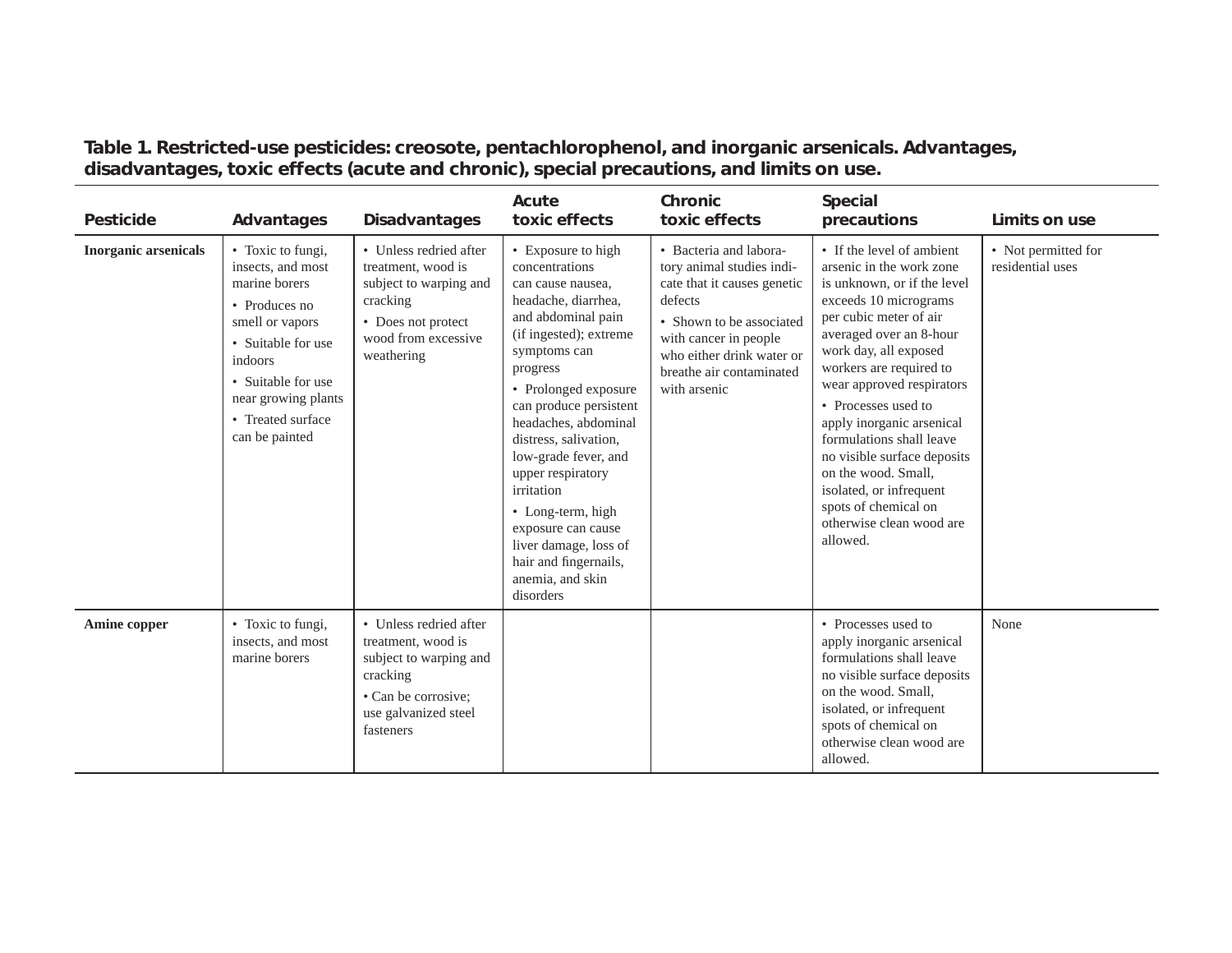| Pesticide          | Advantages                                                                                                                                                                                    | <b>Disadvantages</b>                                                                                                                                                                                  | Acute<br>toxic effects | Chronic<br>toxic effects | Special<br>precautions | Limits on use                                       |
|--------------------|-----------------------------------------------------------------------------------------------------------------------------------------------------------------------------------------------|-------------------------------------------------------------------------------------------------------------------------------------------------------------------------------------------------------|------------------------|--------------------------|------------------------|-----------------------------------------------------|
| Copper naphthenate | • Toxic to fungi,<br>insects, and some<br>marine borers<br>• Suitable for use<br>indoors<br>• Not restricted use                                                                              | • Oil deposits on<br>surface<br>• Wood cannot be<br>painted<br>• Odor of solvent                                                                                                                      |                        |                          |                        | None                                                |
| <b>B</b> orates    | • Toxic to most<br>fungi and insects<br>• Produces no<br>smell or vapors<br>• Suitable for use<br>indoors<br>• Suitable for use<br>near growing plants<br>• Treated surface<br>can be painted | • Unless redried after<br>treatment, wood is<br>subject to warping and<br>cracking<br>• Does not protect<br>wood from excessive<br>weathering<br>• Chemical not fixed<br>and can leach when<br>wetted |                        |                          |                        | • Only permitted for<br>protected (nonwetting) uses |

**Table 1. Restricted-use pesticides: creosote, pentachlorophenol, and inorganic arsenicals. Advantages, disadvantages, toxic effects (acute and chronic), special precautions, and limits on use.**